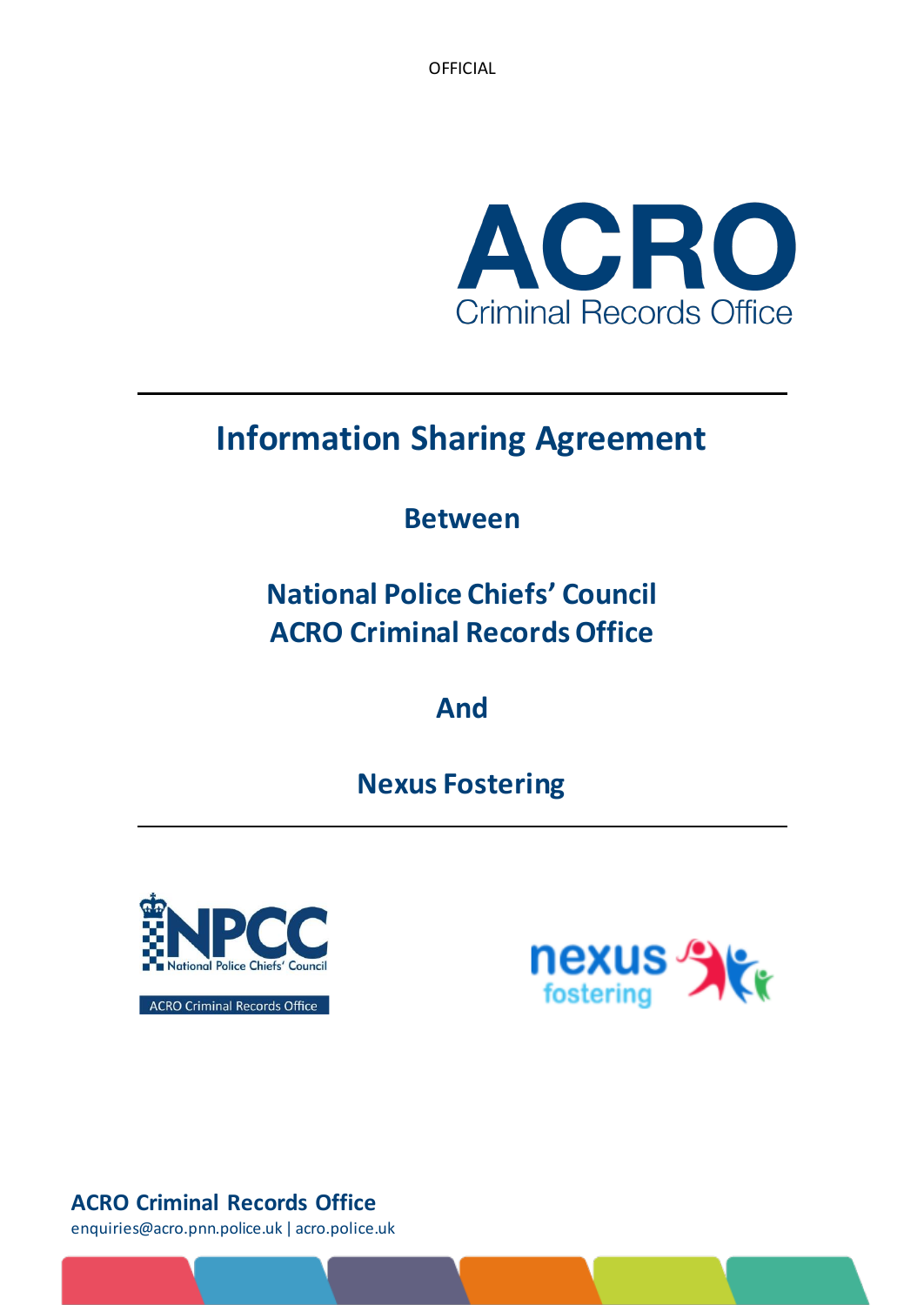## <span id="page-1-0"></span>**Summary Sheet**

| <b>Freedom of Information Act Publication Scheme</b> |                                                                                                                                                                                                                                                                                                                                                                                                                                          |  |  |
|------------------------------------------------------|------------------------------------------------------------------------------------------------------------------------------------------------------------------------------------------------------------------------------------------------------------------------------------------------------------------------------------------------------------------------------------------------------------------------------------------|--|--|
| <b>Security Classification (GSC)</b>                 | <b>OFFICIAL</b>                                                                                                                                                                                                                                                                                                                                                                                                                          |  |  |
| <b>Publication Scheme Y/N</b>                        | Yes                                                                                                                                                                                                                                                                                                                                                                                                                                      |  |  |
| <b>Title</b>                                         | A purpose specific Information Sharing Agreement<br>between ACRO Criminal Records Office (ACRO),<br>acting on behalf of UK police forces that are subject<br>to the ACRO collaboration agreement, and Nexus<br>Fostering                                                                                                                                                                                                                 |  |  |
| <b>Version</b>                                       | 1.1                                                                                                                                                                                                                                                                                                                                                                                                                                      |  |  |
| <b>Summary</b>                                       | This Information Sharing Agreement (hereafter<br>referred to as the Agreement) formalises the<br>arrangements for the ACRO Criminal Records Office<br>(ACRO), acting on behalf of UK police forces that<br>are subject to the ACRO collaboration agreement,<br>to provide Nexus Fostering with the ability to<br>request criminal conviction information<br>held<br>outside of the UK via ACRO when there is a lawful<br>basis to do so. |  |  |
| <b>Author</b>                                        | <b>ACRO Senior Development Officer</b>                                                                                                                                                                                                                                                                                                                                                                                                   |  |  |
| <b>Date Issued</b>                                   | 18/08/2021(v1.0)                                                                                                                                                                                                                                                                                                                                                                                                                         |  |  |
| <b>Date Reviewed</b>                                 | 09/02/2022 (v1.1)                                                                                                                                                                                                                                                                                                                                                                                                                        |  |  |
| <b>Annual Renewal Date</b>                           | 18/08/2022 (v1.1)                                                                                                                                                                                                                                                                                                                                                                                                                        |  |  |
| <b>ISA Reference</b>                                 | ACRO/101                                                                                                                                                                                                                                                                                                                                                                                                                                 |  |  |
| <b>Location of Agreement</b>                         | <b>ACRO ISA Library</b>                                                                                                                                                                                                                                                                                                                                                                                                                  |  |  |
| <b>ACRO DPIA Reference</b>                           | <b>DPIA 101</b>                                                                                                                                                                                                                                                                                                                                                                                                                          |  |  |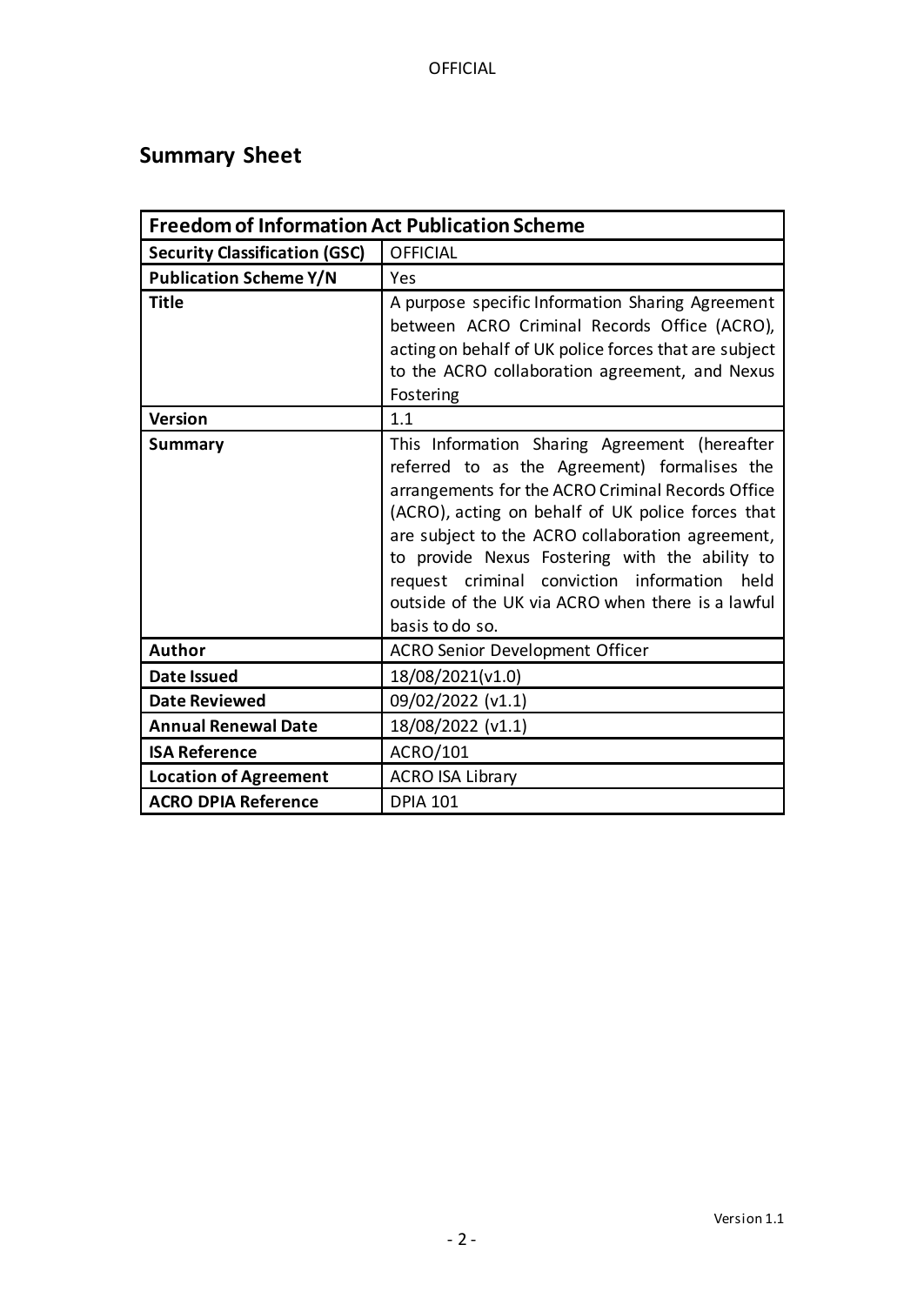## Contents

| 1.   |  |                                                                                                                                                                                    |  |  |  |
|------|--|------------------------------------------------------------------------------------------------------------------------------------------------------------------------------------|--|--|--|
| 2.   |  |                                                                                                                                                                                    |  |  |  |
| 2.1. |  |                                                                                                                                                                                    |  |  |  |
| 3.   |  |                                                                                                                                                                                    |  |  |  |
| 3.1. |  |                                                                                                                                                                                    |  |  |  |
| 3.2. |  |                                                                                                                                                                                    |  |  |  |
| 4.   |  |                                                                                                                                                                                    |  |  |  |
| 4.1. |  |                                                                                                                                                                                    |  |  |  |
| 4.2. |  |                                                                                                                                                                                    |  |  |  |
| 4.3. |  |                                                                                                                                                                                    |  |  |  |
| 4.4. |  |                                                                                                                                                                                    |  |  |  |
| 4.5. |  |                                                                                                                                                                                    |  |  |  |
| 5.   |  |                                                                                                                                                                                    |  |  |  |
| 5.1. |  |                                                                                                                                                                                    |  |  |  |
| 5.2. |  | Exchange of Criminal Records within the EU - 1959 Convention on Mutual Assistance in<br>Criminal Matters supplemented by the Co-operation agreement between the European Union and |  |  |  |
| 5.3. |  |                                                                                                                                                                                    |  |  |  |
| 5.4. |  |                                                                                                                                                                                    |  |  |  |
| 6.   |  |                                                                                                                                                                                    |  |  |  |
| 6.1. |  |                                                                                                                                                                                    |  |  |  |
| 6.2. |  |                                                                                                                                                                                    |  |  |  |
| 6.3. |  |                                                                                                                                                                                    |  |  |  |
| 6.4. |  |                                                                                                                                                                                    |  |  |  |
| 6.5. |  |                                                                                                                                                                                    |  |  |  |
| 7.   |  |                                                                                                                                                                                    |  |  |  |
| 7.1. |  |                                                                                                                                                                                    |  |  |  |
| 7.2. |  |                                                                                                                                                                                    |  |  |  |
| 7.3. |  |                                                                                                                                                                                    |  |  |  |
| 8.   |  |                                                                                                                                                                                    |  |  |  |
| 8.1. |  |                                                                                                                                                                                    |  |  |  |
| 8.2. |  |                                                                                                                                                                                    |  |  |  |
| 9.   |  |                                                                                                                                                                                    |  |  |  |
| 9.1. |  |                                                                                                                                                                                    |  |  |  |
| 9.2. |  |                                                                                                                                                                                    |  |  |  |
| 9.3. |  |                                                                                                                                                                                    |  |  |  |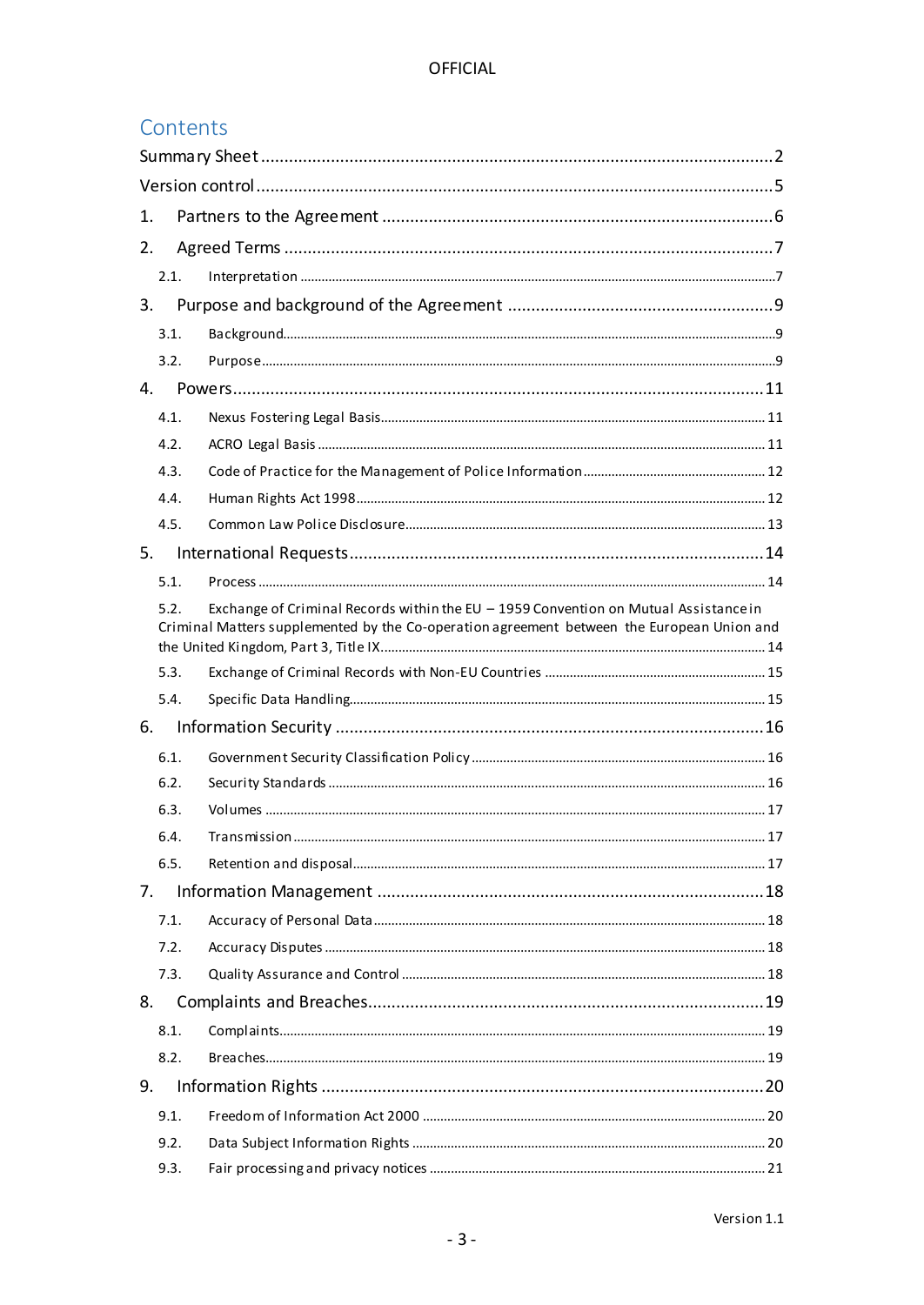#### **OFFICIAL**

| 10.   | Reuse of Personal Data Disclosed under this Agreement 21 |  |  |  |
|-------|----------------------------------------------------------|--|--|--|
| 11.   |                                                          |  |  |  |
| 11.1. |                                                          |  |  |  |
| 11.2. |                                                          |  |  |  |
| 12.   |                                                          |  |  |  |
| 12.1. |                                                          |  |  |  |
| 12.2. |                                                          |  |  |  |
| 13.   |                                                          |  |  |  |
| 13.1. |                                                          |  |  |  |
| 14.   |                                                          |  |  |  |
| 14.1. |                                                          |  |  |  |
| 14.2. |                                                          |  |  |  |
| 14.3. |                                                          |  |  |  |
| 15.   |                                                          |  |  |  |
| 16.   |                                                          |  |  |  |
| 17.   |                                                          |  |  |  |
| 18.   |                                                          |  |  |  |
| 19.   |                                                          |  |  |  |
| 20.   |                                                          |  |  |  |
| 21.   |                                                          |  |  |  |
| 22.   |                                                          |  |  |  |
| 23.   |                                                          |  |  |  |
| 23.1. |                                                          |  |  |  |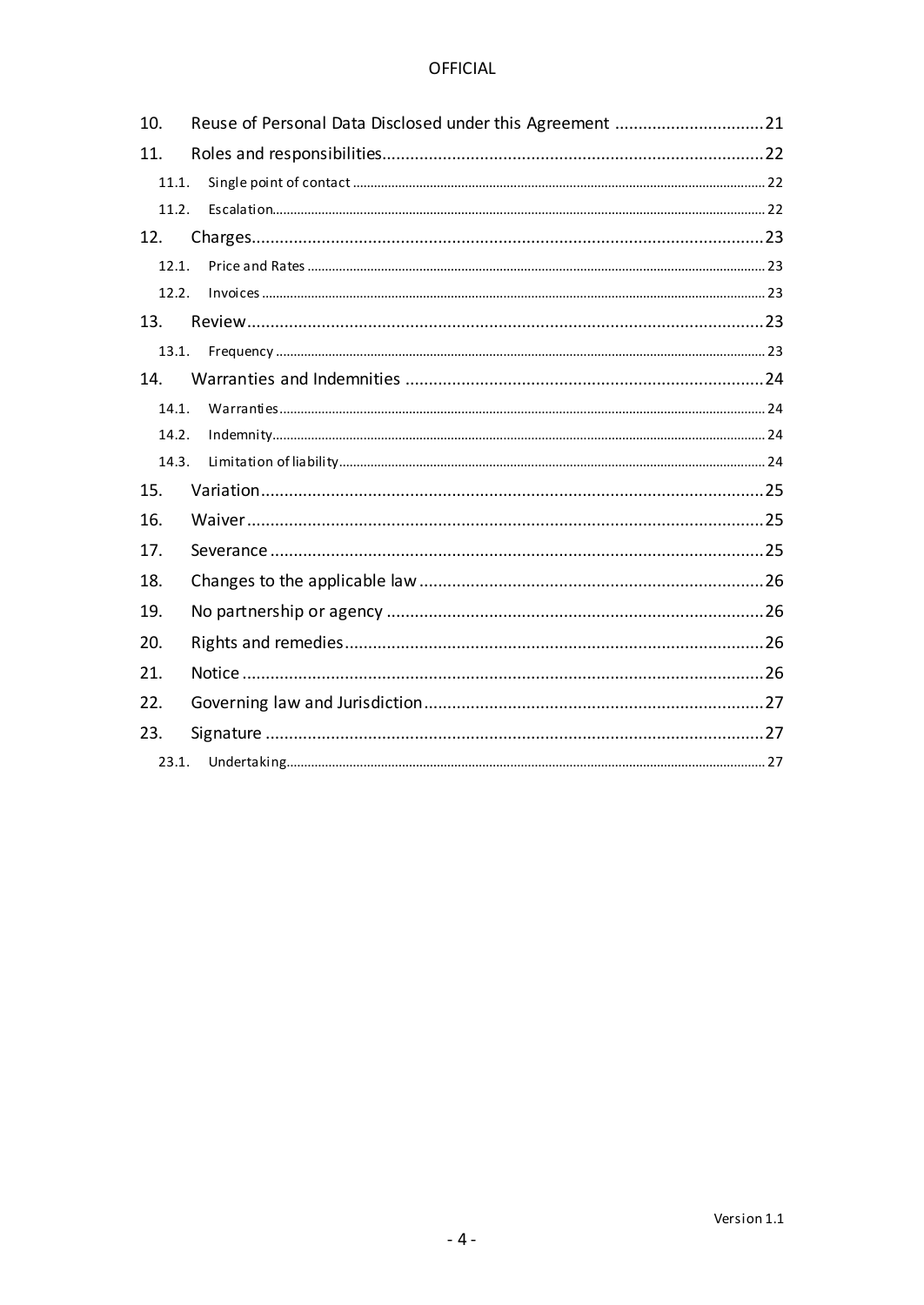| <b>Version No.</b> | <b>Date</b> | <b>Amendments Made</b>                    | Authorisation       |  |
|--------------------|-------------|-------------------------------------------|---------------------|--|
| 0.1                | 17/06/2021  | First draft for IM review                 | JD, ACRO            |  |
| 0.2                | 22/06/2021  | KN, ACRO<br><b>IGS review</b>             |                     |  |
| 0.3                | 27/07/2021  | KP, ACRO<br>Amendments<br>following<br>IM |                     |  |
|                    |             | Review                                    |                     |  |
| 0.4                | 09/08/2021  | Inclusion of footer to cover              | LB, ACRO            |  |
|                    |             | legislation change                        |                     |  |
| 0.5                | 09/08/2021  | Review by agency                          | SC, Nexus Fostering |  |
| 1.0                | 23/08/2021  | <b>ISA finalised</b><br>LB, ACRO          |                     |  |
| 1.1                | 09/02/2022  | <b>Business</b><br><b>New</b><br>renewal  | INP, ACRO           |  |
|                    |             | updates                                   |                     |  |

## <span id="page-4-0"></span>**Version control**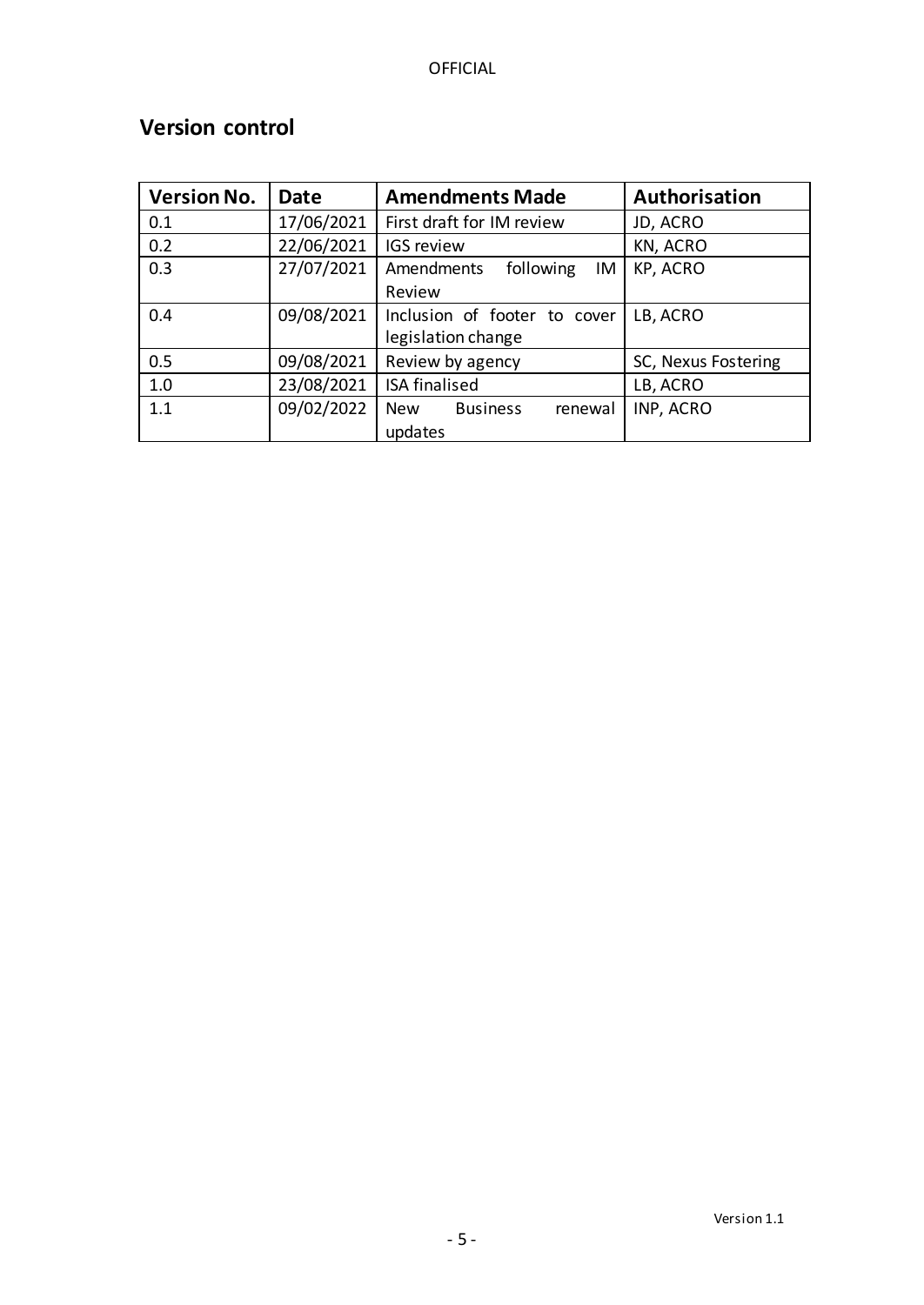## <span id="page-5-0"></span>**1. Partners to the Agreement**

- **1.1.** ACRO Criminal Records Office PO Box 481 Fareham PO14 9FS
- **1.2.** Nexus Fostering

4 Jardine House, Harrovian Business Village Bessborough Road Harrow HA1 3EX *ICO Registration Number: Z8780147*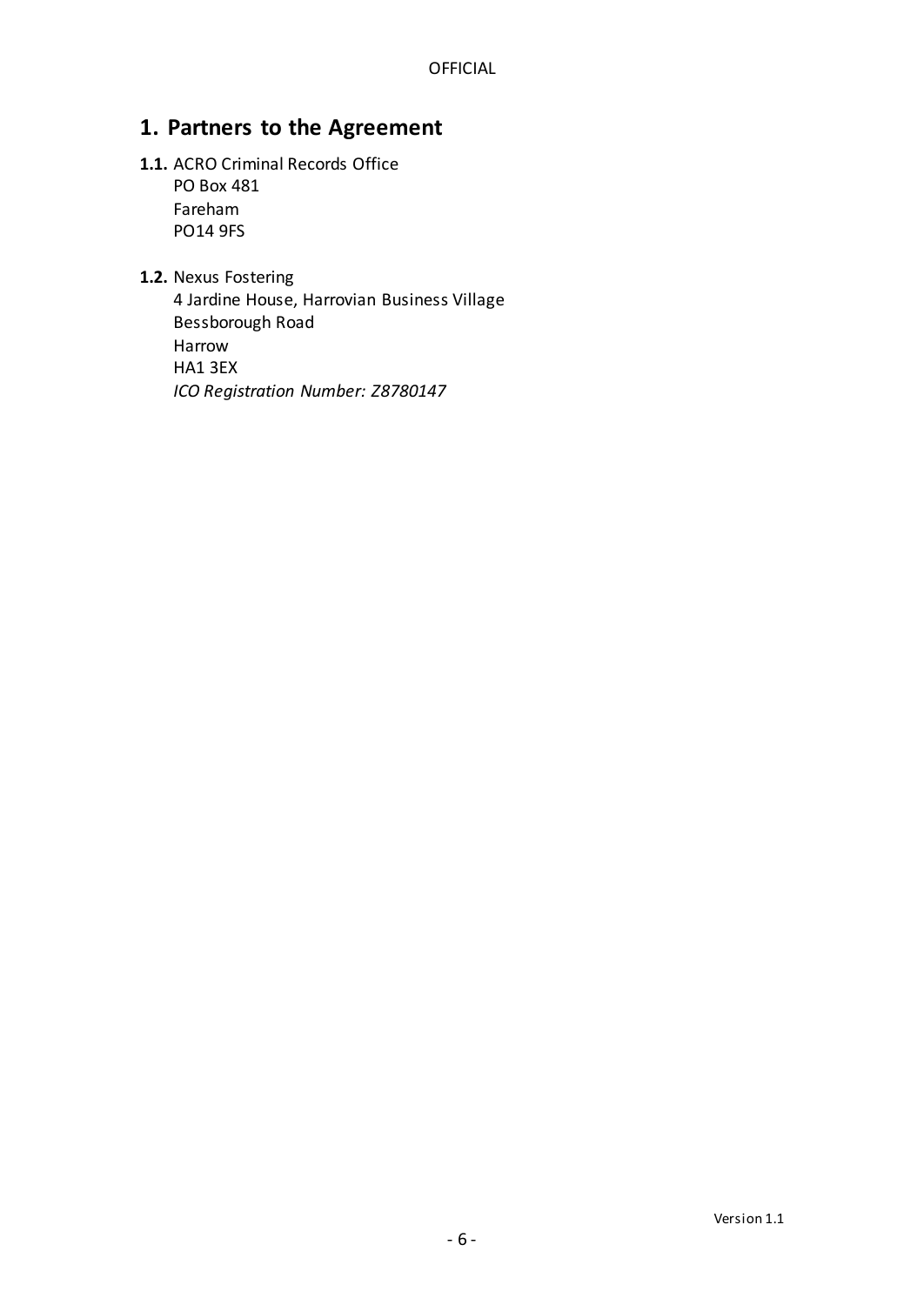## <span id="page-6-0"></span>**2. Agreed Terms**

#### <span id="page-6-1"></span>**2.1. Interpretation**

The following definitions and rules of interpretation apply in this Agreement.

#### 2.1.1.Definitions:

**ACRO:** ACRO Criminal Records Office

**Agreed Purpose**: has the meaning given to it in clause 3.2 of this Agreement.

**Business Day**: a day other than a Saturday, Sunday or public holiday in England when banks in London are open for business.

**Business Hours**: 9:00 am to 5:00 pm Monday to Friday on a day that is not a public holiday.

**CEO:** Chief Executive Officer

**Criminal Offence Data** is personal data relating to criminal convictions and offences or related security measures and includes personal data relating to the alleged commission of offences by the data subject, or proceedings for an offence committed or alleged to have been committed by the data subject or the disposal of such proceedings, including sentencing. (DPA 2018 S11 (2)).

**Data Protection Legislation**: the General Data Protection Regulation as enacted into English law (**UK GDPR**) as revised and superseded from time to time; the Data Protection Act 2018; and any other laws and regulations relating to the processing of personal data and privacy which apply to a party and, if applicable, the guidance and codes of practice issued by the relevant data protection or supervisory authority.

**EIR:** Environmental Information Regulations 2004

**FOIA:** Freedom of Information Act 2000. Freedom of Information (FOI).

**NF**: Nexus Fostering

**NPA:** Non Police Agency

**NPCC:** National Police Chiefs' Council

**NPPA:** Non Police Prosecuting Agency

**Personal Data** means any information relating to an identified or identifiable natural person ('data subject'); an identifiable natural person is one who can be identified, directly or indirectly, in particular by reference to an identifier such as a name, an identification number, location data, an online identifier or to one or more factors specific to the physical, physiological, genetic, mental, economic, cultural or social identity of that natural person (UK GDPR 2018 Article 4).

**Personal Data Breach**: a breach of security leading to the accidental or unlawful destruction, loss, alteration, unauthorised disclosure of, or access to the Shared Personal Data.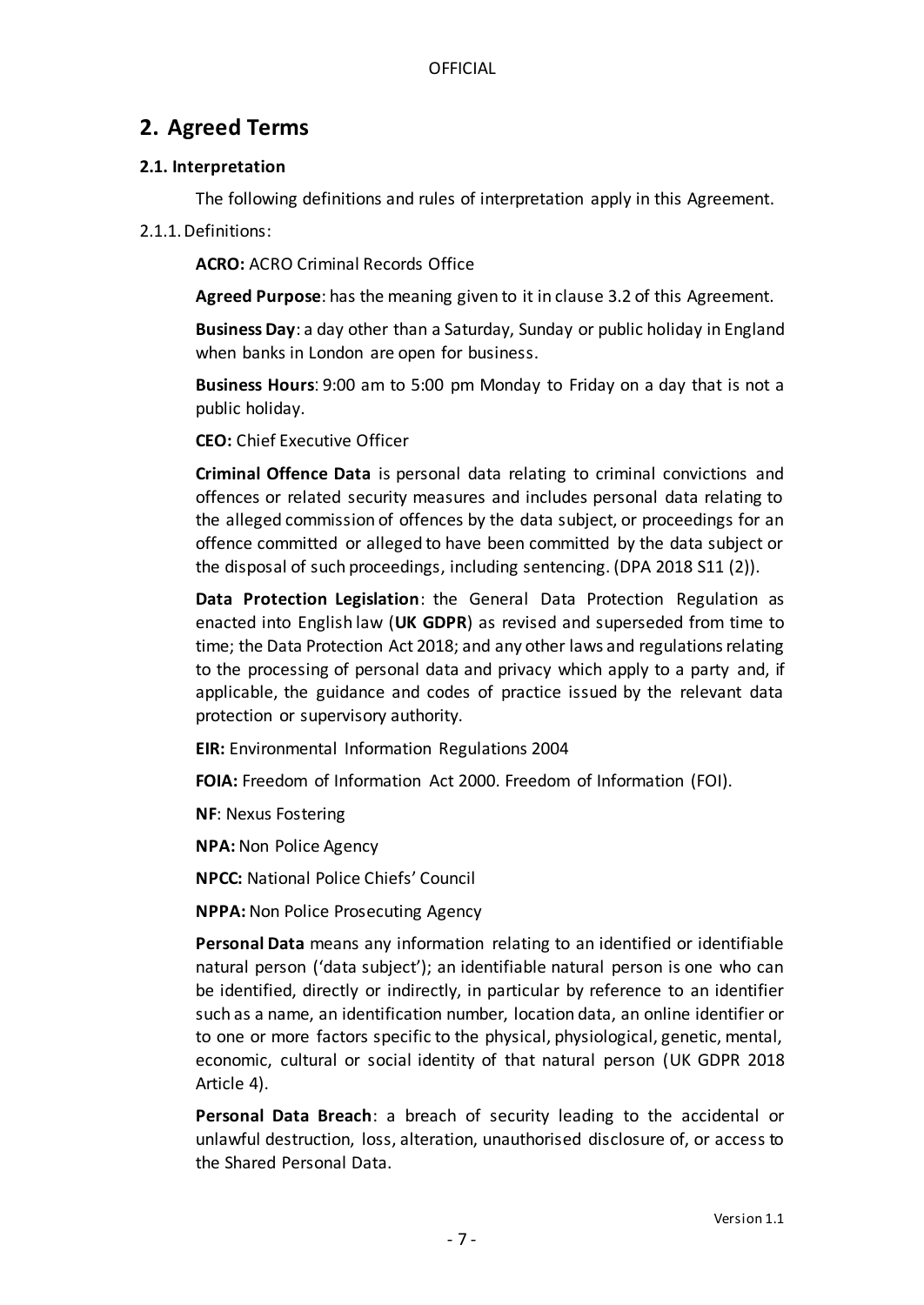**Special categories of personal data** is data revealing racial or ethnic origin, political opinions, religious or philosophical beliefs, or trade union membership, and the processing of genetic data, biometric data for the purpose of uniquely identifying a natural person, data concerning health or data concerning a natural person's sex life or sexual orientation shall be prohibited (UK GDPR 2018 Article 9)

**SPOC:** Single Point of Contact

**Shared Personal Data**: the personal data to be shared between the parties under clause 5.1.2 and 5.2.2 of this Agreement.

**Subject Information Rights**: means the exercise by a data subject of his or her rights under Articles 13-22 of the UK GDPR.

**Supervisory Authority:**the Information Commissioner or country equivalent.

- 2.1.2.**Controller**, **Processor**, **Data Subject** and **Personal Data**, **Special Categories of Personal Data**, **Processing** and "appropriate technical and organisational measures" shall have the meanings given to them in the Data Protection Legislation.
- 2.1.3.Clause and paragraph headings shall not affect the interpretation of this Agreement.
- 2.1.4.Unless the context otherwise requires, words in the singular shall include the plural and in the plural shall include the singular.
- 2.1.5.A reference to a statue or statutory provision shall include all subordinate legislation made from time to time under that statute or statutory provision.
- 2.1.6.Any words following the terms **including**, **include**, **in particular** or **for example** or any similar phrase shall be construed as illustrative and shall not limit the generality of the related general words.
- 2.1.7.A reference to **writing** or **written** includes email.
- 2.1.8.Unless the context otherwise requires the reference to one gender shall include a reference to the other genders.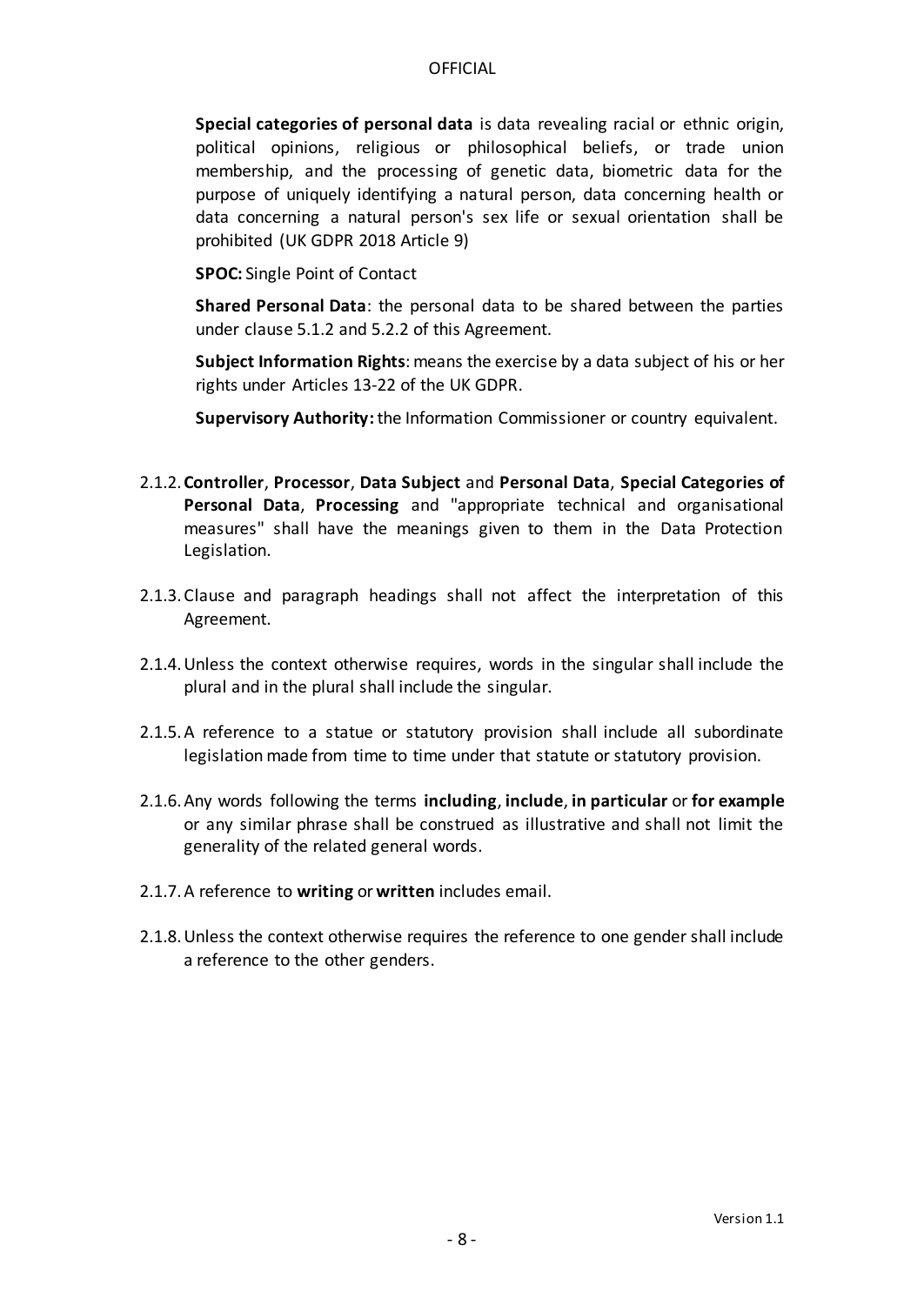## <span id="page-8-0"></span>**3. Purpose and background of the Agreement**

#### <span id="page-8-1"></span>**3.1. Background**

- 3.1.1.ACRO is a national police unit under the NPCC working for safer communities. ACRO is the national police unit responsible for exchanging criminal conviction information between the UK and other countries. ACRO provides access to information held on the PNC to support the criminal justice work of some nonpolice prosecuting agencies; and assist safeguarding processes conducted by relevant agencies.
- 3.1.2. The mission of Nexus Fostering is to provide high quality fostering placements to enable children and young people to enjoy a positive experience of family life. Nexus Fostering recruits, supports and supervises foster carers to care for children and young people of all ages. Upholding the safeguarding and welfare of children and young people is of prime importance to Nexus Fostering.

#### <span id="page-8-2"></span>**3.2. Purpose**

- 3.2.1. This Agreement sets out the framework for the sharing of Personal Data when one Controller discloses Personal Data to another Controller. It defines the principles and procedures that the parties shall adhere to and the responsibilities the parties owe to each other.
- 3.2.2. The purpose of this Agreement is to formalise the arrangements for the ACRO Criminal Records Office (ACRO), acting on behalf of UK police forces that are subject to the ACRO collaboration agreement, to provide the Nexus Fostering with the ability to request criminal conviction information held outside of the UK via ACRO when there is a lawful basis to do so.
- 3.2.3. The aim of the data sharing initiative is to uphold the safeguarding and welfare of children and young people required by Nexus Fostering for recordable and non-recordable offences. It will serve to benefit society by ensuring children and young people requiring foster care are placed in safe and suitable placements.
- 3.2.4. This Agreement will be used to assist in ensuring that:
	- a) Personal Data is shared in a secure, confidential manner with designated points of contact;
	- b) Personal Data is shared only on a 'need to know' basis;
	- c) Shared Personal Data will not be irrelevant or excessive with regards to the Agreed Purpose;
	- d) There are clear procedures to be followed with regard to Shared Personal Data;
	- e) Personal Data will only be used for the reason(s) it has been obtained;
	- f) Data quality is maintained and errors are rectified without undue delay;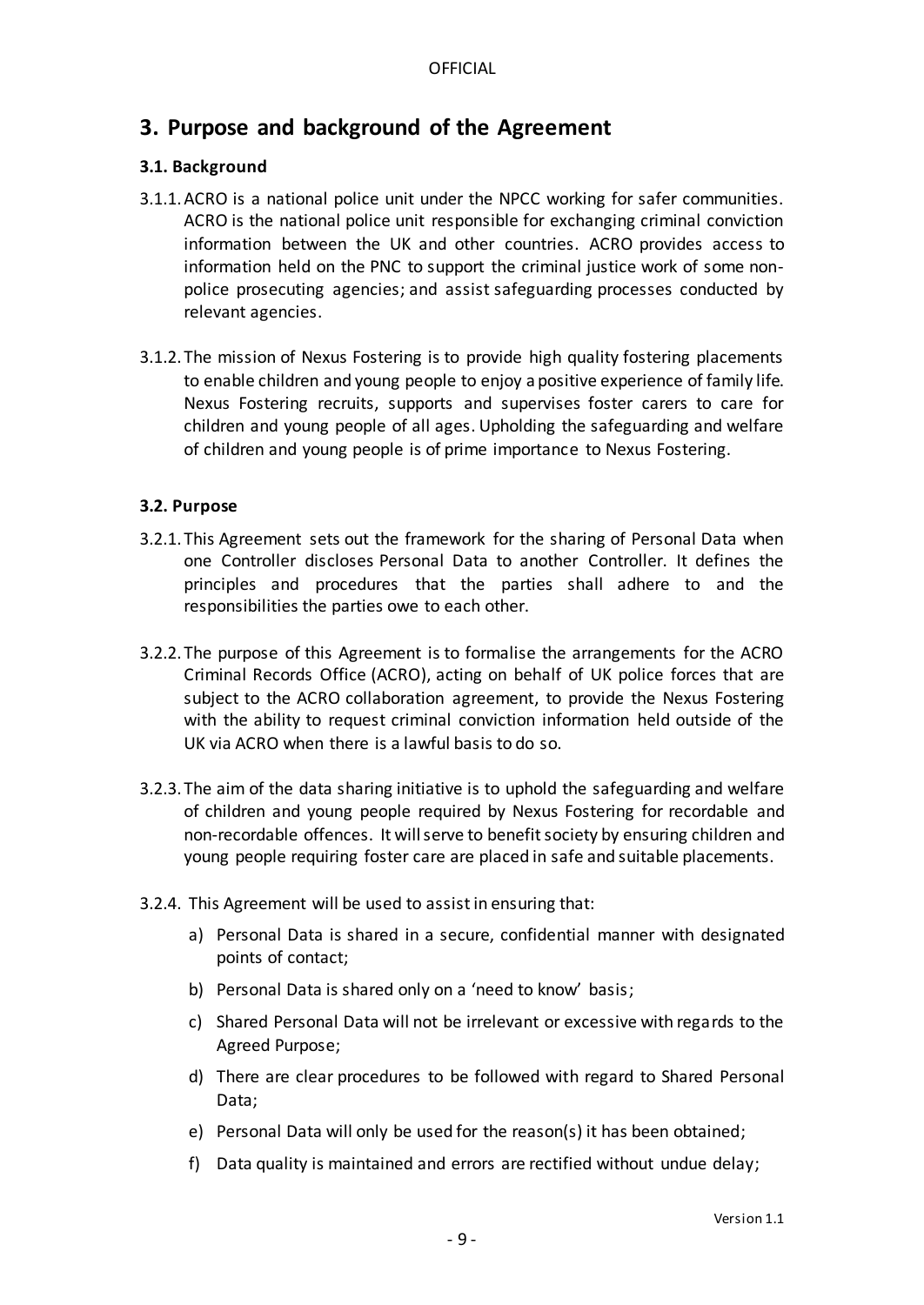- g) Lawful and necessary reuse of Personal Data is done in accordance with Data Protection Legislation, and
- h) Subject information rights are observed without undue prejudice to the lawful purpose of either party.
- 3.2.5. The parties agree to only process Shared Personal Data, (i) in the case of Nexus Fostering discharge of its regulatory functions, and (ii) in the case of ACRO, for maintenance of centralised records on the police national computer. The parties shall not process Shared Personal Data in a way that is incompatible with the purposes described in this clause ("**Agreed Purpose**").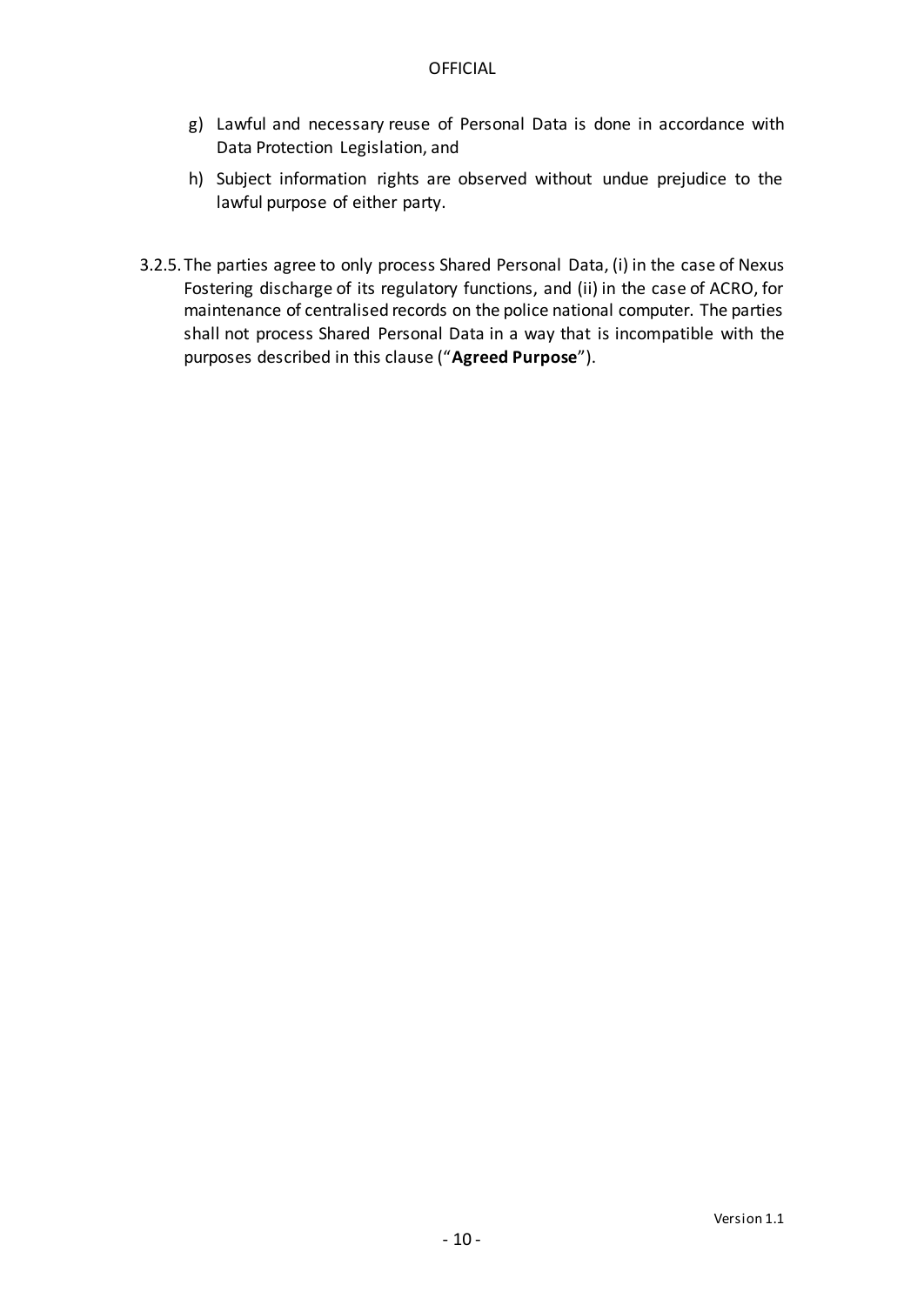## <span id="page-10-0"></span>**4. Powers**

#### <span id="page-10-1"></span>**4.1. Nexus Fostering Legal Basis**

- 4.1.1.Nexus Fostering require data collected for a law enforcement purpose for the general purpose of managing social care systems and services; and meeting a statutory obligation to ascertain whether a criminal conviction exists for all prospective foster parents. This processing is authorised by law under Regulation 26(2), Schedule 3, Paragraph  $13<sup>1</sup>$  of The Fostering Services (England) Regulations 2011, and section 68 of the Children's Act 1989.
- 4.1.2. The processing of these data meets a condition of Article 6(1) of UK GDPR. Conditions under 6(1)(e) are further described at section 8 of the Data Protection Act (DPA) 2018. The conditions met are:
	- Necessary for performing or entering into a contract with the data subject
	- Legal Obligation
	- Legitimate interests test
- 4.1.3. The processing of these data meets a condition of Article 9(2) of UK GDPR and Section 10 of the DPA 2018, the processing of special categories of personal data. The conditions met are:
	- Medical, Health, Social Care
- 4.1.4. The processing of these data meets a condition under schedule 1 of DPA 2018 (special categories of personal data and criminal convictions). The conditions met are:
	- Employment, Social Security and Social Protection
	- Health & Social Care purposes
	- Equality or opportunity of treatment
	- Safeguarding children and individuals at risk

## <span id="page-10-2"></span>**4.2. ACRO Legal Basis**

l

- 4.2.1. Section 22a of the Police Act 1996 enables police forces to discharge functions of officers and staff where it is in the interests of efficiency or effectiveness of their own and other police force areas. Schedule 7 paragraph 17 of the DPA 2018 establishes bodies created under section 22a of the Police Act 1996 as Competent Authorities.
- 4.2.2.ACRO is established through the National Police Collaboration Agreement relating to the ACRO Criminal Records Office (ACRO) under section 22a of the Police Act 1996. This agreement gives ACRO the authority to act on behalf of the chief constables to provide PNC enquiry, update and disclosure services to nonpolice agencies and non-police prosecuting agencies.

<sup>1</sup> S.13 is as originally enacted, the wording is now held at Regulation 26, Schedule 3, Part 1, Section 9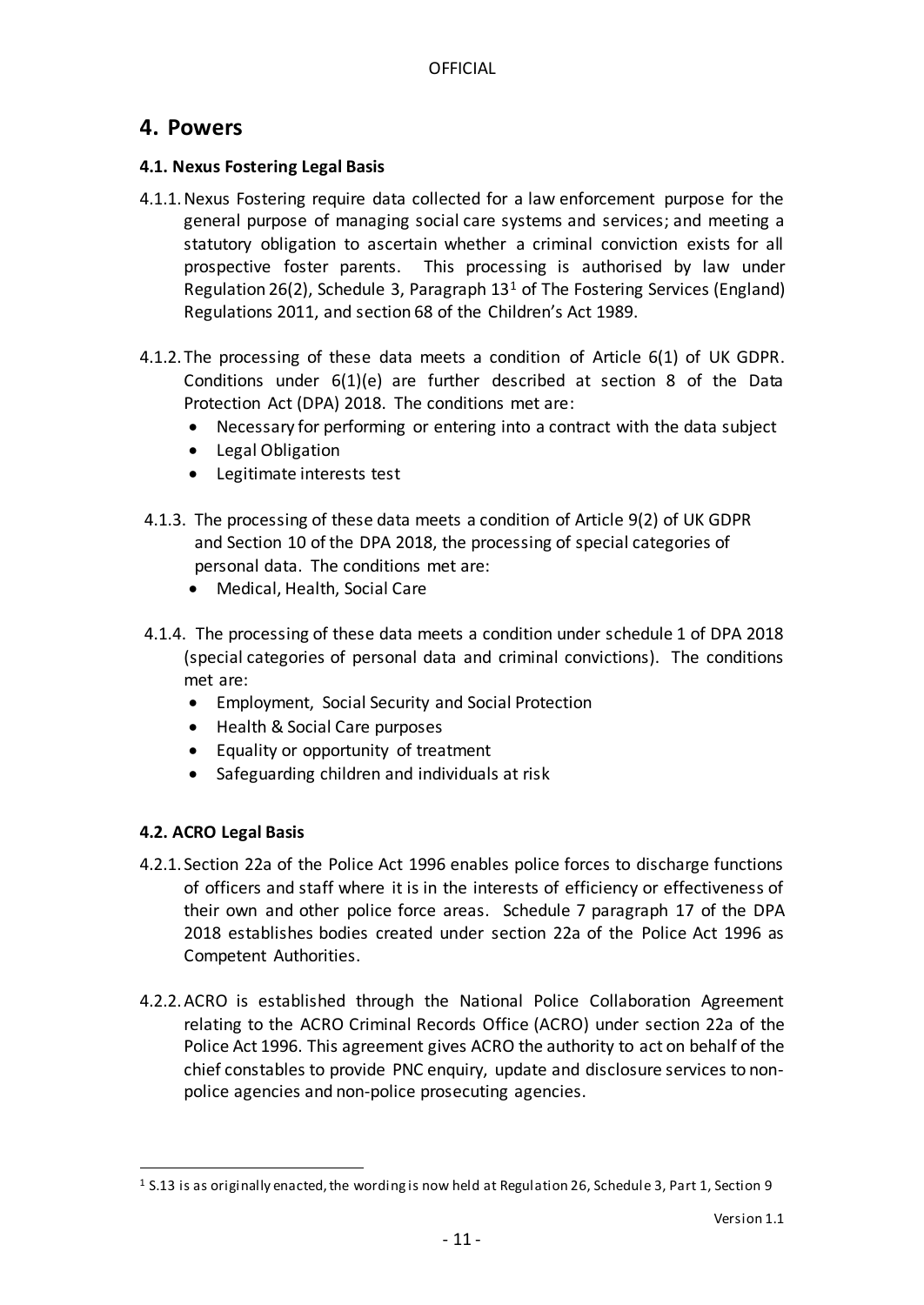- 4.2.3.ACRO is a Competent Authority, by virtue of the s.22a agreement, processing data for a law enforcement purpose.
- 4.2.4.Under the first data protection principle, processing of personal data for any of the law enforcement purposes is lawful only if and to the extent that it is based on law. Under section 35 (2) of the DPA 2018 the following applies:
	- The processing is necessary for the performance of a task
- 4.2.5.Under section 35 (3-5) and schedule 8 of the DPA, ACRO meets the conditions for sensitive processing as follows:
	- Administration of Justice
- 4.2.6.ACRO have been delegated responsibility for managing the UK Central Authority for the Exchange of Criminal Records. As such, ACRO discharge the UK's responsibilities under 1959 Convention on Mutual Assistance in Criminal Matters supplemented by the Co-operation agreement between the European Union and the United Kingdom, Part 3, Title IX on the exchange of information extracted from the criminal record.
- 4.2.7.ACRO also exchange conviction information with countries outside of the EU via Interpol channels subject to Interpol Protocols.

#### <span id="page-11-0"></span>**4.3. Code of Practice for the Management of Police Information**

- 4.3.1. This Agreement outlines the need for the Police and Partners to work together to share information in line with the Policing Purposes as set out in the Management of Police Information Code of Practice. In line with section 39A of the Police Act 1996, Chief Officers are required to give "due regard" to this statutory code. The Policing Purposes summarise the statutory and common law duties of the police service for which personal data may be processed and are described as:
	- Protecting life and property;
	- Preserving order;
	- Preventing the commission of offences;
	- Bringing offender to justice, and
	- Any duty or responsibility arising from common or statute law.

#### <span id="page-11-1"></span>**4.4. Human Rights Act 1998**

- 4.4.1.Under Article 8 of the Human Rights Act 1998, all data subjects have a right to respect for their private and family life, home and correspondence.
- 4.4.2. Interference with this right may be justified when lawful and necessary and in the interests of:
	- Discharging the common law police duties
	- Preventing/detecting unlawful acts
	- Protecting public against dishonesty, etc.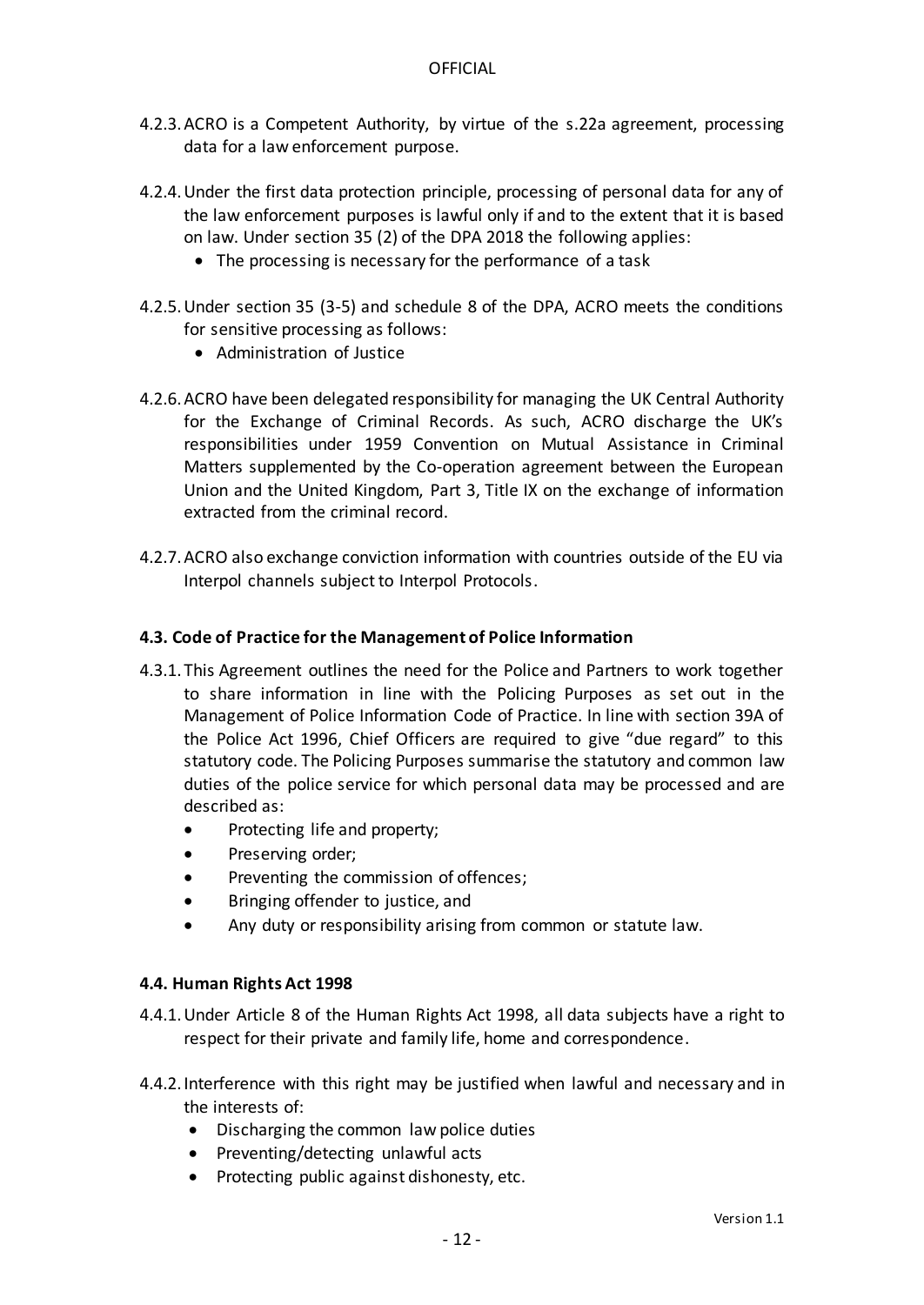- Preventing fraud
- Terrorist finance / money laundering
- Safeguarding children and adults at risk
- Safeguarding economic wellbeing of vulnerable adults

#### <span id="page-12-0"></span>**4.5. Common Law Police Disclosure**

4.5.1.Whereby a legislation provides the organisation with a power to process for their specific purpose, but there is no explicit gateway for disclosure into the purpose disclosure may be carried out on the grounds of Common Law Police Disclosure, i.e. only where there is a pressing social need.

#### **4.6 Crime and Disorder Act 1998**

- 4.6.1 Under Section 17 the Relevant Authority has the duty to consider crime and disorder implications and the need to do all that it reasonably can to prevent:
	- crime and disorder in its area (including anti-social and other behaviour adversely affecting the local environment); and
	- the misuse of drugs, alcohol and other substances in its area; and
	- re-offending in its area
- 4.6.2 Under Section 115(1) Any person who would not have power to disclose information to a relevant authority or to a person acting on behalf of such an authority shall have power to do so in any case where the disclosure is necessary or expedient for the purposes of any provision of this Act.

#### **4.7 The Policing Protocol Order 2011**

4.7.1 The Chief Constable is responsible for maintaining the Queen's Peace and is accountable to the law for the exercising of police powers and to the PCC for delivering of efficient and effective policing, management of resourcing and expenditure by the police force.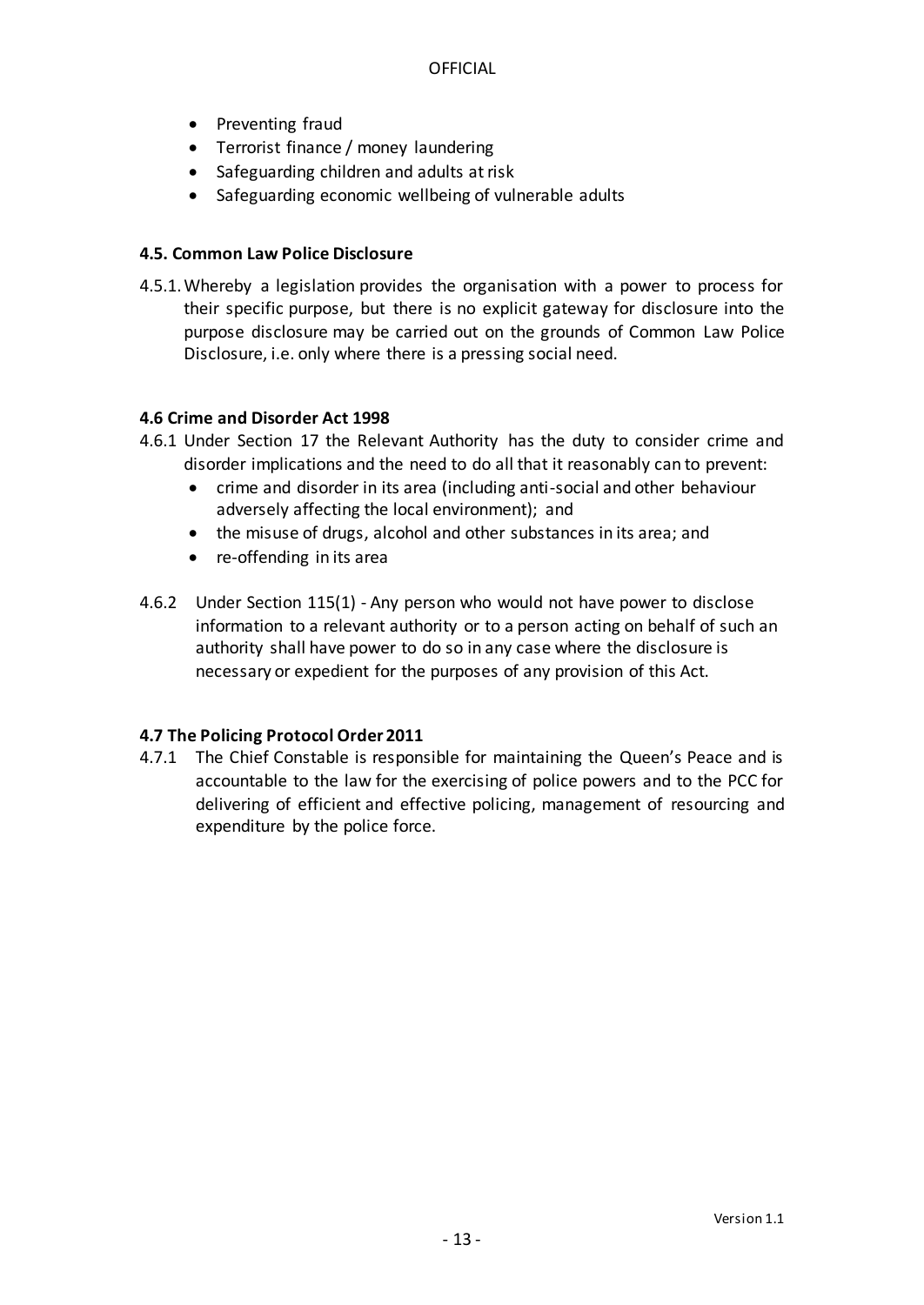## <span id="page-13-0"></span>**5. International Requests**

#### <span id="page-13-1"></span>**5.1. Process**

- 5.1.1. If the subject of a foster care application is a foreign national, a request may be made via the International Services team at ACRO to obtain, if available, details of the subject's conviction history in his/her country of nationality.
- 5.1.2. The purpose of this process is to enable the subject's full criminal history to be made available in order to effectively assess the individual's eligibility to become a foster parent.
- 5.1.3.ACRO can submit requests to EU and Non-EU countries for criminal conviction information. The process of this is detailed in sections 5.1-5.3.
- 5.1.4.Requests should be made using the International Request form which will be supplied by ACRO separately; and sent, one request per email, from the nominated Nexus Fostering mailbox to the ACRO International Requests Mailbox: \*\*\*\*@acro.pnn.police.uk. Erroneous or incomplete forms may delay the processing of the request.
- 5.1.5.ACRO will forward the request to the relevant national authority/ies for a response as per the instances set out in section 5.1-5.3.
- 5.1.6.Requests may be rejected if there is insufficient information to enable the receiving country to verify the identity of the subject, or if the mandatory nominal information is not supplied. Requests may not be sent if the destination country does not have a criminal register or is categorised as an extreme/severe risk country. Guidance on the required information will be sent to Nexus Fostering separately, and ACRO will send updated copies if this information changes.
- 5.1.7.Once a response has been received from the country of nationality, ACRO shall forward the conviction/non-conviction information, including any necessary translation, to the nominated Nexus Fostering insert name of NPA mailbox. If this mailbox is not .pnn, .gsi or .cjsm secure, then additional security protections may be required.

#### <span id="page-13-2"></span>**5.2. Exchange of Criminal Records within the EU – 1959 Convention on Mutual Assistance in Criminal Matters supplemented by the Co-operation agreement between the European Union and the United Kingdom, Part 3, Title IX.**

5.2.1. If the subject is an EU national, then ACRO shall deal with the request under 1959 Convention on Mutual Assistance in Criminal Matters supplemented by the Co-operation agreement between the European Union and the United Kingdom, Part 3, Title IX on the exchange of information extracted from the criminal record.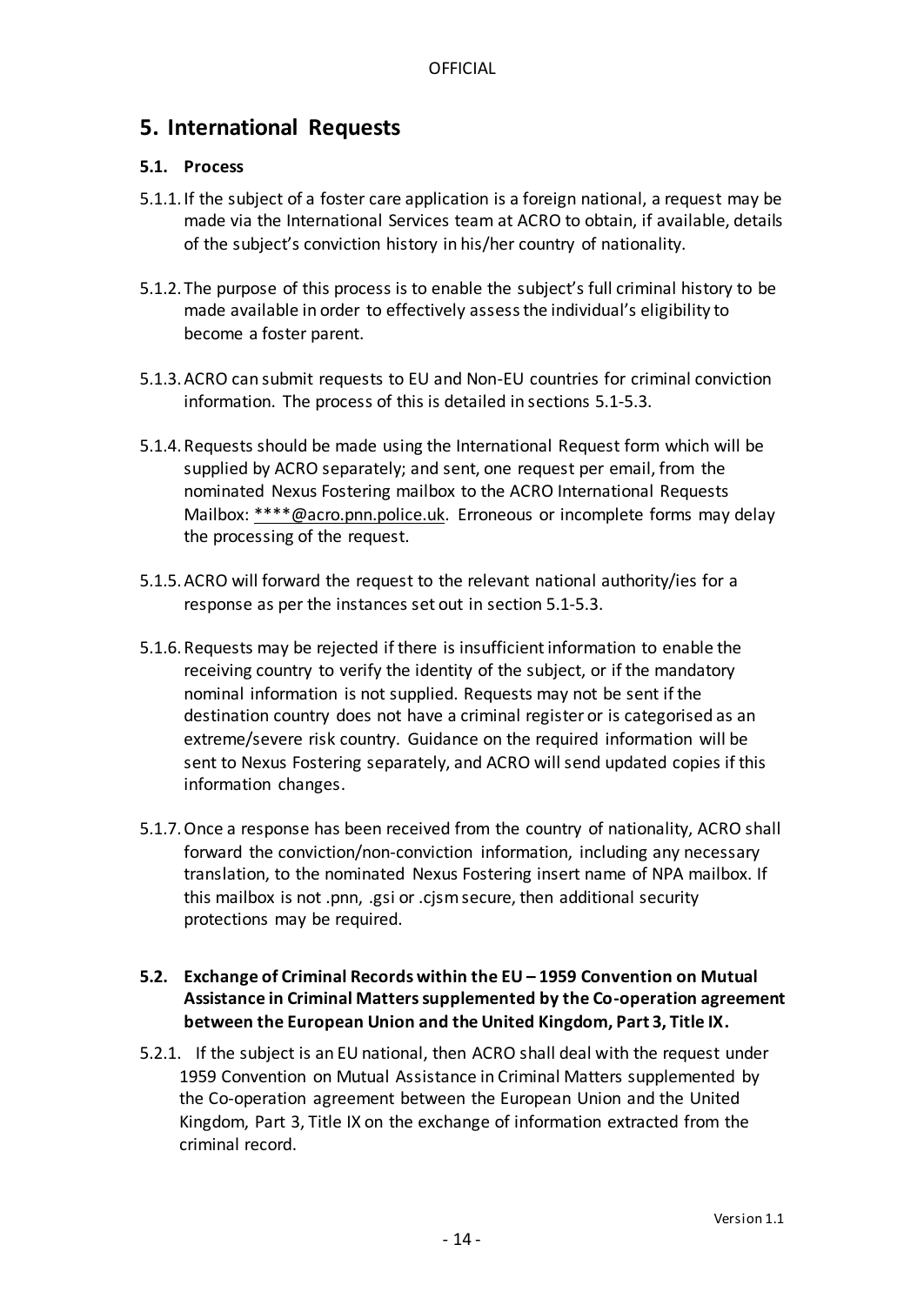- 5.2.2. There is a mandated response time of 20 working days for the requested country to respond, for criminal proceedings only.
- 5.2.3.ACRO shall forward the information as soon as possible after it has been received from the requesting country and any necessary translation has taken place.
- 5.2.4.Requests made outside of criminal proceedings may not be responded to, and are subject to legislation and processes in the requesting country. Guidance on which countries will respond to requests outside of criminal proceedings will be provided to Nexus Fostering by ACRO.

#### <span id="page-14-0"></span>**5.3. Exchange of Criminal Records with Non-EU Countries**

- 5.3.1. If the subject is a non-EU national, a request shall be submitted through Interpol to the destination country.
- 5.3.2.Under Interpol protocols, countries are not mandated to respond to requests for criminal conviction information. Therefore ACRO are unable to provide a turnaround time for responses or guarantee a response will be received.
- 5.3.3.ACRO shall forward the information as soon as possible after it has been received from the requesting country and any necessary translation has taken place.

#### <span id="page-14-1"></span>**5.4. Specific Data Handling**

5.4.1.Any conviction information that is supplied by ACRO with regards to foreign convictions cannot be held on any system outside of ACRO/ Nexus Fostering ownership (such as local information systems) and can only be used for the purposes (i.e. the specific case) for which it was requested.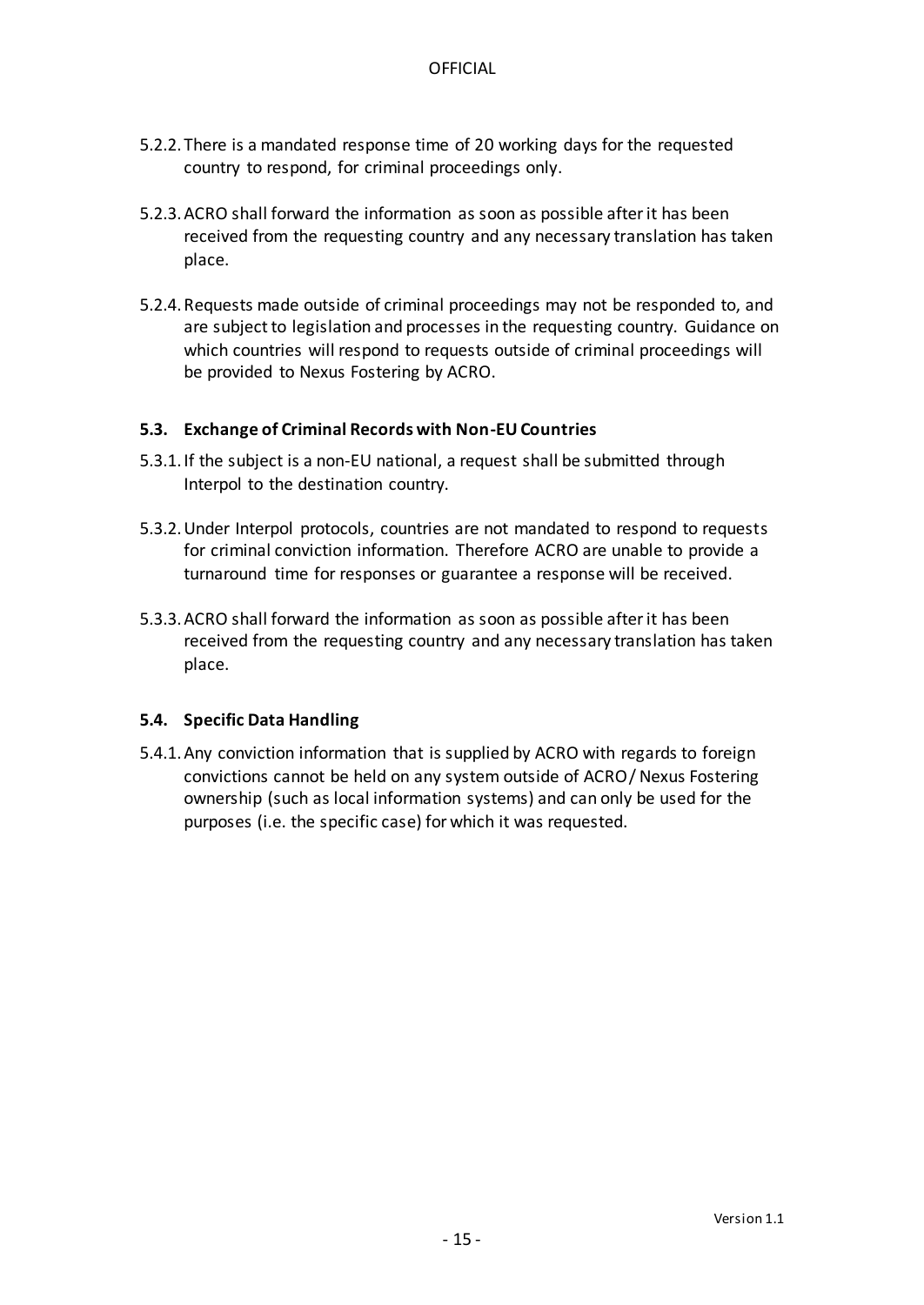## <span id="page-15-0"></span>**6. Information Security**

#### <span id="page-15-1"></span>**6.1. Government Security Classification Policy**

- 6.1.1.Parties to this Agreement are to ensure that personal data is handled, stored and processed at OFFICIAL level as defined by the Government Security Classification Policy (GSCP) and may carry the security marking OFFICAL – SENSITIVE, in which case specific handling conditions will be provided.
- 6.1.2.Documents marked using GSCP will describe specific handling conditions to mitigate the risks necessitating such marking. These may include:
	- a) Any specific limitations on dissemination, circulation or intended audience
	- b) Any expectation to consult should reuse be anticipated
	- c) Additional secure handling and disposal requirements

#### <span id="page-15-2"></span>**6.2. Security Standards**

- 6.2.1. It is expected that partners of this agreement will have in place baseline security measures compliant with or be equivalent to BS17799: 2005 and ISO/IEC 27001:2013 and HMG standards in relation to information security. Partners are at liberty to request copies of each other's:
	- a) Information Security Policy
	- b) Records Management Policy
	- c) Data Protection Policy
- 6.2.2. Each partner will implement and maintain appropriate technical and organisational measures to:
	- Prevent:
		- i. unauthorised or unlawful processing of the Personal Data; and
	- ii. the accidental loss or destruction of, or damage to, the Shared Personal Data; and
	- ensure a level of security appropriate to:
	- i. the harm that might result from such unauthorised or unlawful processing or accidental loss, destruction or damage; and
	- ii. the nature of the Shared Personal Data to be protected.
	- 6.2.3. Any further specific security measures sought by one party shall be notified to the other party from time to time, which shall implement them where reasonably practicable. The parties shall keep such security measures under review and shall carry out updates as they agree are appropriate throughout the Term.
	- 6.2.4. It is the responsibility of each party to ensure that its staff members are appropriately trained to handle and process the Shared Personal Data in accordance with the technical and organisational security measures together with any other applicable data protection laws and guidance, and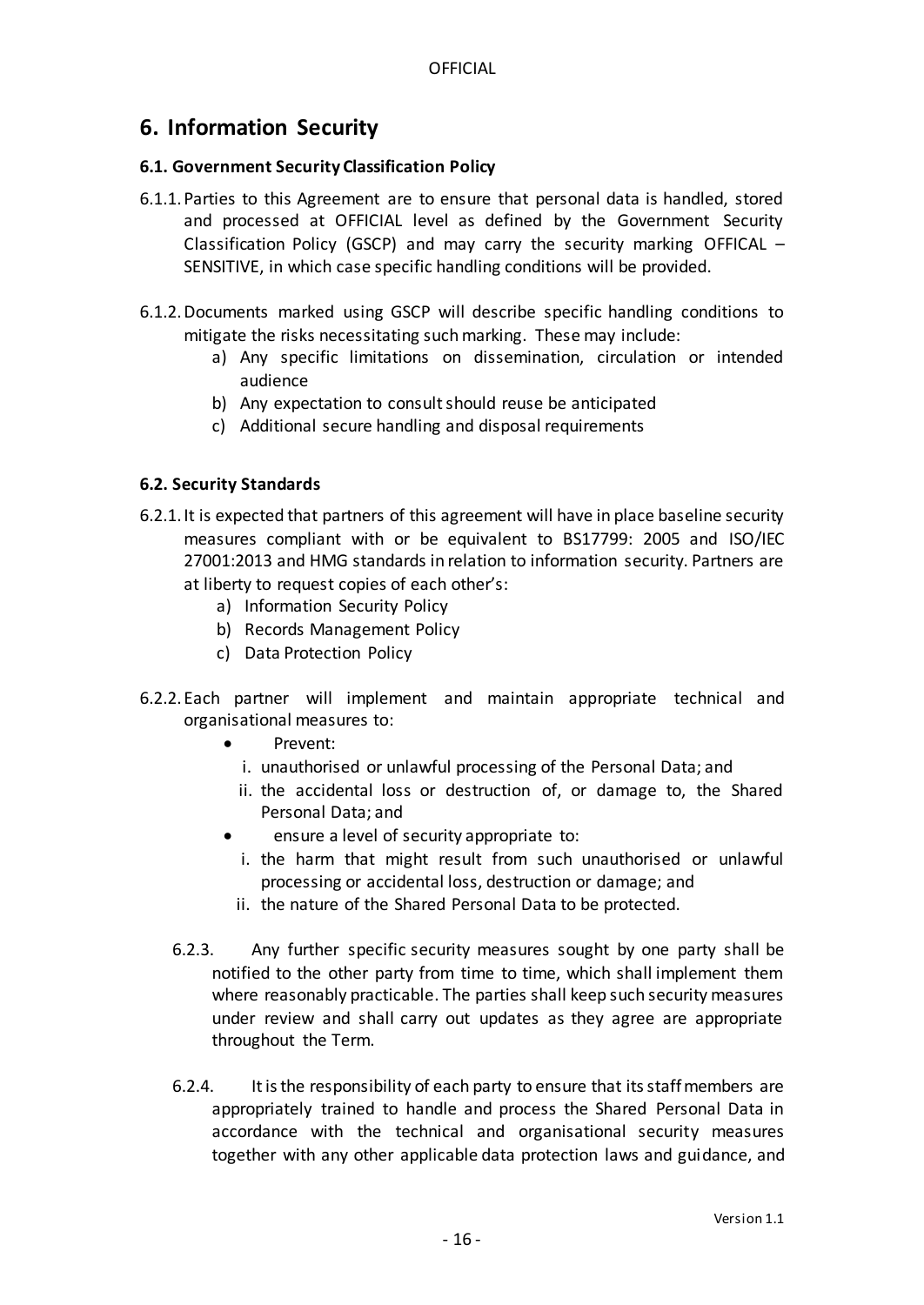have entered into confidentiality agreements relating to the processing of personal data.

6.2.5. Each partner will ensure that employees or agents who have access to personal data have undergone appropriate data protection training to be competent to comply with the terms of this agreement.

#### <span id="page-16-0"></span>**6.3. Volumes**

- 6.3.1. It is estimated that for the year 2021/22, Nexus Fostering will request up to 20 international requests.
- 6.3.2.Nexus Fostering will advise ACRO if the number of international requests is likely to be exceeded.
- 6.3.3.ACRO will audit requests against the lawful basis and these volumes to ensure that personal data is not being disclosed contrary to the lawful basis and that the agreement is fit to meet any increase in lawful demand.

#### <span id="page-16-1"></span>**6.4. Transmission**

- 6.4.1.All contact between ACRO and Nexus Fostering should only be made over a secure communication network – Egress - on the part of Nexus Fostering and an equivalent method on the part of ACRO, and care must be taken where personal information is shared or discussed.
- 6.4.2. 'Emails must not otherwise be password protected, contain personal data or contain the descriptor 'Private and Confidential' in subject field, or be over 6MB in file size.
- 6.4.3. The Nexus Fostering reference number must be included in the subject field of every email sent to ACRO.
- 6.4.4.Where email transmission is unavailable, records may be transferred by post via encrypted media only, where encryption meets current industry standards.

#### <span id="page-16-2"></span>**6.5. Retention and disposal**

6.5.1. Information shared under this Agreement will be securely stored and disposed by secure means when no longer required for the purpose for which it is provided as per each parties' Information Security Policy, unless otherwise agreed in a specific case, and legally permitted. Each party will determine and maintain their own retention schedule.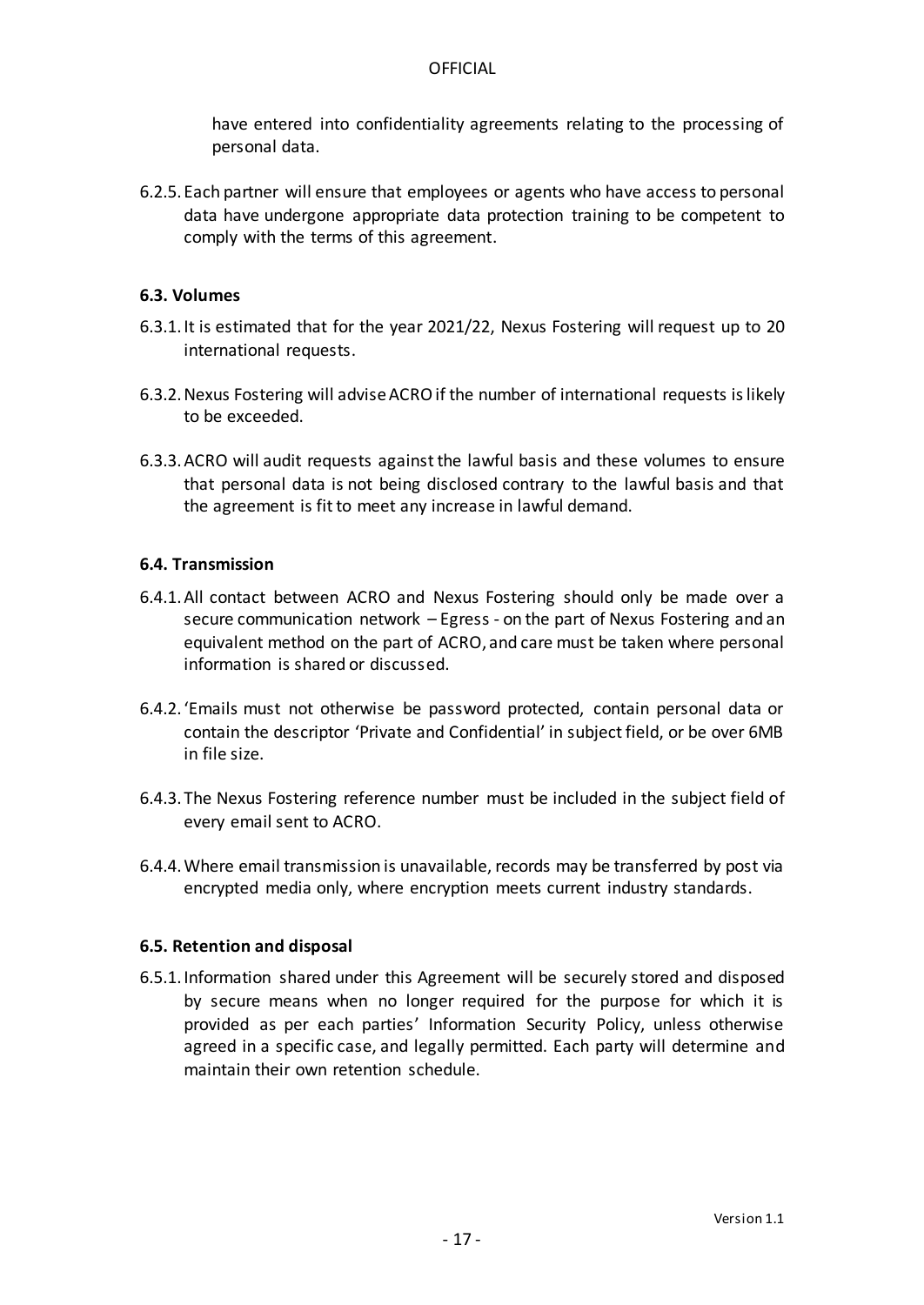## <span id="page-17-0"></span>**7. Information Management**

#### <span id="page-17-1"></span>**7.1. Accuracy of Personal Data**

- 7.1.1. The parties will take every reasonable step to ensure that personal data that is inaccurate, having regard to the purpose for which it is processed, is erased or rectified without delay and will notify the partners to this agreement of the erasure or rectification.
- 7.1.2.Where a partner rectifies personal data, it must notify any competent authority from which the inaccurate personal data originated, and should notify any other data controller of the correction, unless a compelling reason for not doing so exists.
- 7.1.3. It is the responsibility of all parties to ensure that the information is of sufficient quality for its intended purpose, bearing in mind accuracy, validity, reliability, timeliness, relevance and completeness.

#### <span id="page-17-2"></span>**7.2. Accuracy Disputes**

7.2.1. Should the validity of the information disclosed be disputed by Nexus Fostering or a third party, Nexus Fostering will contact ACRO to determine a suitable method to resolve the dispute.

#### <span id="page-17-3"></span>**7.3. Quality Assurance and Control**

- 7.3.1.ACRO employ strict quality control procedures and staff undertaking this work are all appropriately trained.
- 7.3.2.On a monthly basis ACRO can, if required, provide regular management information to Nexus Fostering including:
	- Number of International Requests
	- Details of any cases that fall outside agreed 'Service Levels'
	- Number of issues and/or disputes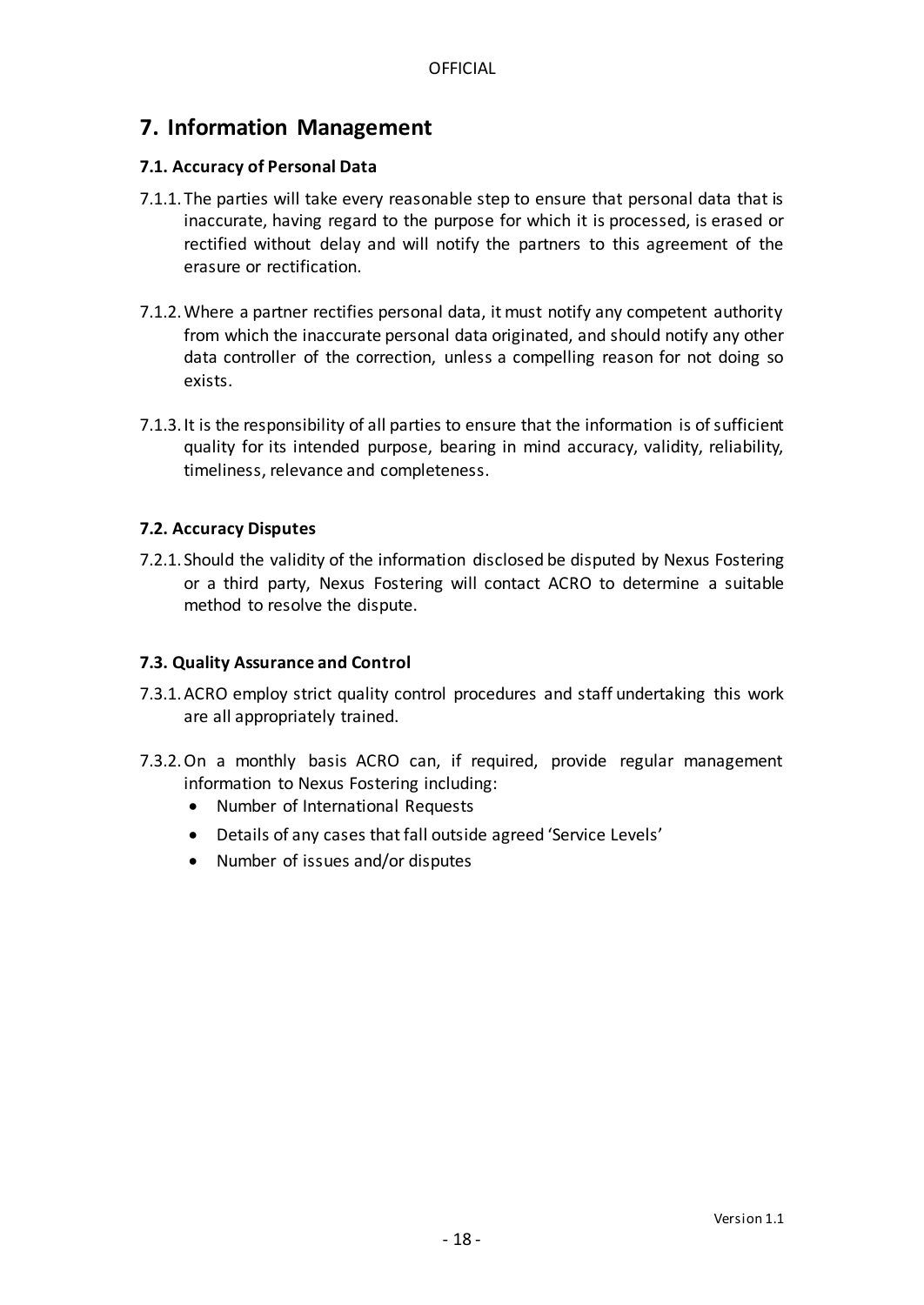## <span id="page-18-0"></span>**8. Complaints and Breaches**

#### <span id="page-18-1"></span>**8.1. Complaints**

8.1.1.Complaints from data subjects, or their representatives, regarding information held by any of the parties to this agreement will be investigated first by the organisation receiving the complaint. Each data controller will consult with other parties where appropriate.

#### <span id="page-18-2"></span>**8.2. Breaches**

- 8.2.1. Each party shall comply with its obligation to report a Personal Data Breach to the appropriate Supervisory Authority and (where applicable) data subjects under Articles 33 and 34 of the UK GDPR and shall inform the other party of any Personal Data Breach irrespective of whether there is any requirement to notify any Supervisory Authority or data subject(s).
- 8.2.2. The parties agree to provide reasonable assistance as is necessary to each other to facilitate handling of any Personal Data Breach in any expeditious and compliant manner.
- 8.2.3. In the event of a dispute or claim brought by a data subject or the Supervisory Authority concerning the processing of Shared Personal Data against either or both parties, the parties will inform each other about any such disputes or claims, and will cooperate with a view to settling them amicably in a timely fashion.
- 8.2.4. The parties agree to respond to any generally available non-binding mediation procedure initiated by a data subject or by the Supervisory Authority. If they do participate in the proceedings, the parties may elect to do so remotely (such as by telephone or other electronic means). The parties also agree to consider participating in any other arbitration, mediation or other dispute resolution proceedings developed for data protection disputes.
- 8.2.5.All security incidents and breaches involving police data shared under this agreement must be reported immediately to the SPOCs designated in this agreement.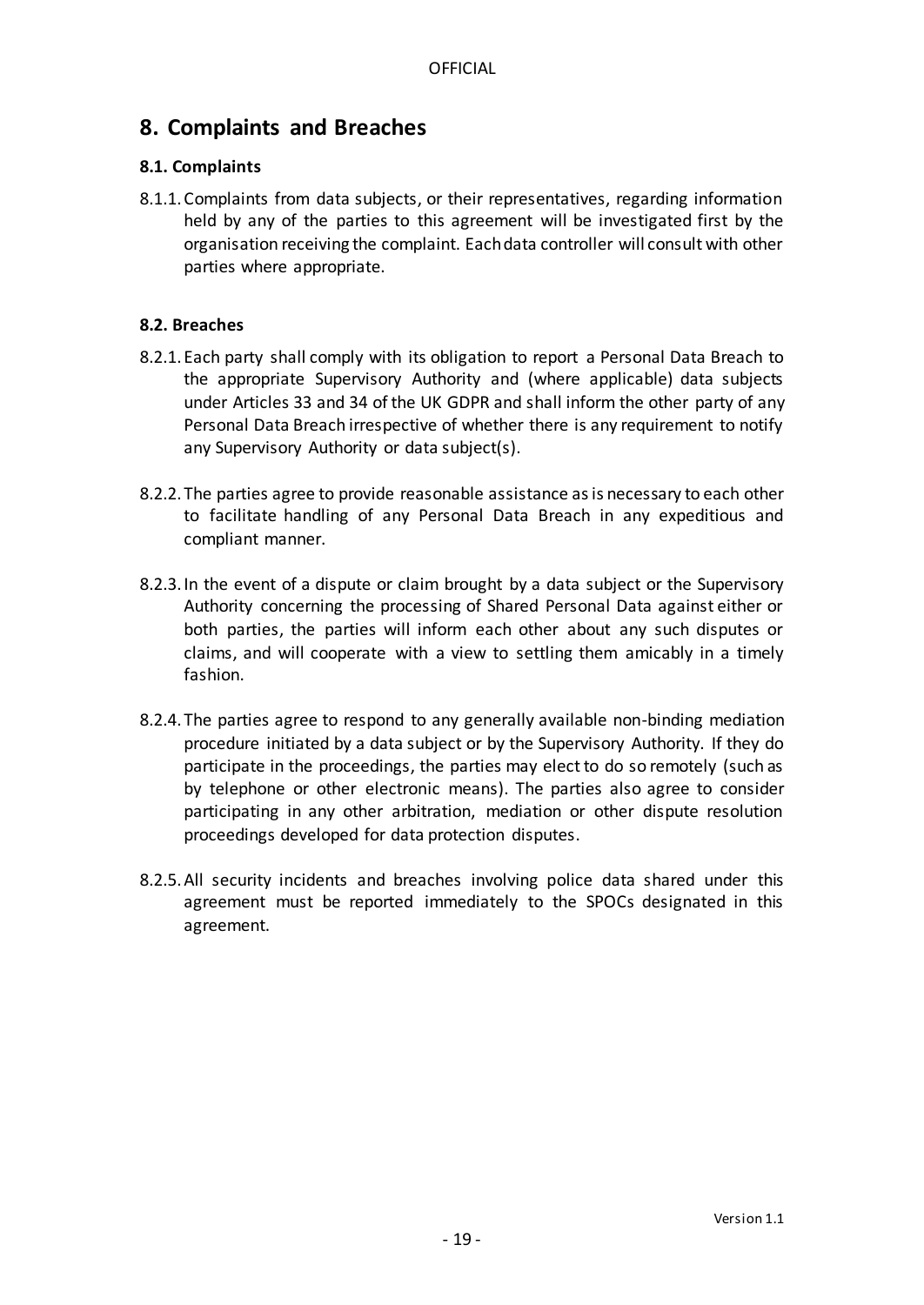## <span id="page-19-0"></span>**9. Information Rights**

#### <span id="page-19-1"></span>**9.1. Freedom of Information Act 2000**

- 9.1.1.Where a party to this agreement is subject to the requirements of the Freedom of Information Act 2000 (FOIA) and the Environmental Information Regulations 2004 (EIR) all parties shall assist and co-operate with the other to enable the other party to comply with its obligations under FOIA and the EIR. This is in line with the requirements laid out in the Lord Chancellor's Code of Practice issued under section 45 of FOIA.
- 9.1.2.Where a party receives a request for information in relation to information which it received from another partner, it shall (and shall procure that its subcontractors shall):
	- Contact the other party within two working days after receipt and in any event within two working days of receiving a Request for Information;
	- The originating authority will provide all necessary assistance as reasonably requested by the party to enable the other party to respond to a request for Information within the time for compliance set out in Section 10 of the FOIA or Regulation 5 of the EIR.
- 9.1.3.On receipt of a request made under the provisions of the FOIA in respect of information provided by or relating to the information provided by ACRO, Nexus Fostering representative is to ascertain whether the NPCC wishes to propose the engagement of any exemptions via the NPCC FOI mailbox: [npcc.foi.request@cru.pnn.police.uk](mailto:npcc.foi.request@cru.pnn.police.uk)
- 9.1.4. The decision as to whether to disclose the information remains with Nexus Fostering, but will be made with reference to any proposals made by the NPCC.

#### <span id="page-19-2"></span>**9.2. Data Subject Information Rights**

- 9.2.1. For the purpose of either party handling information rights under Chapter III of both the DPA 2018 and UK GDPR, it is necessary to ensure neither party causes prejudice to the lawful activity of the other by releasing personal data disclosed by one party to the other, or indicating by the method or content of their response that such data exists. The parties agree that consultation between the parties is necessary to identify relevant prejudice and ensure it is both substantial and proportionate to the exemption which is to be applied.
- 9.2.2.A relevant request requiring consultation includes those requests exercised under the rights to access, erasure, rectification, restriction or objection which requires consideration of data provide to one party by the other.
- 9.2.3.Consultation will occur without undue delay and no later than 72 hours after identification of the relevant request.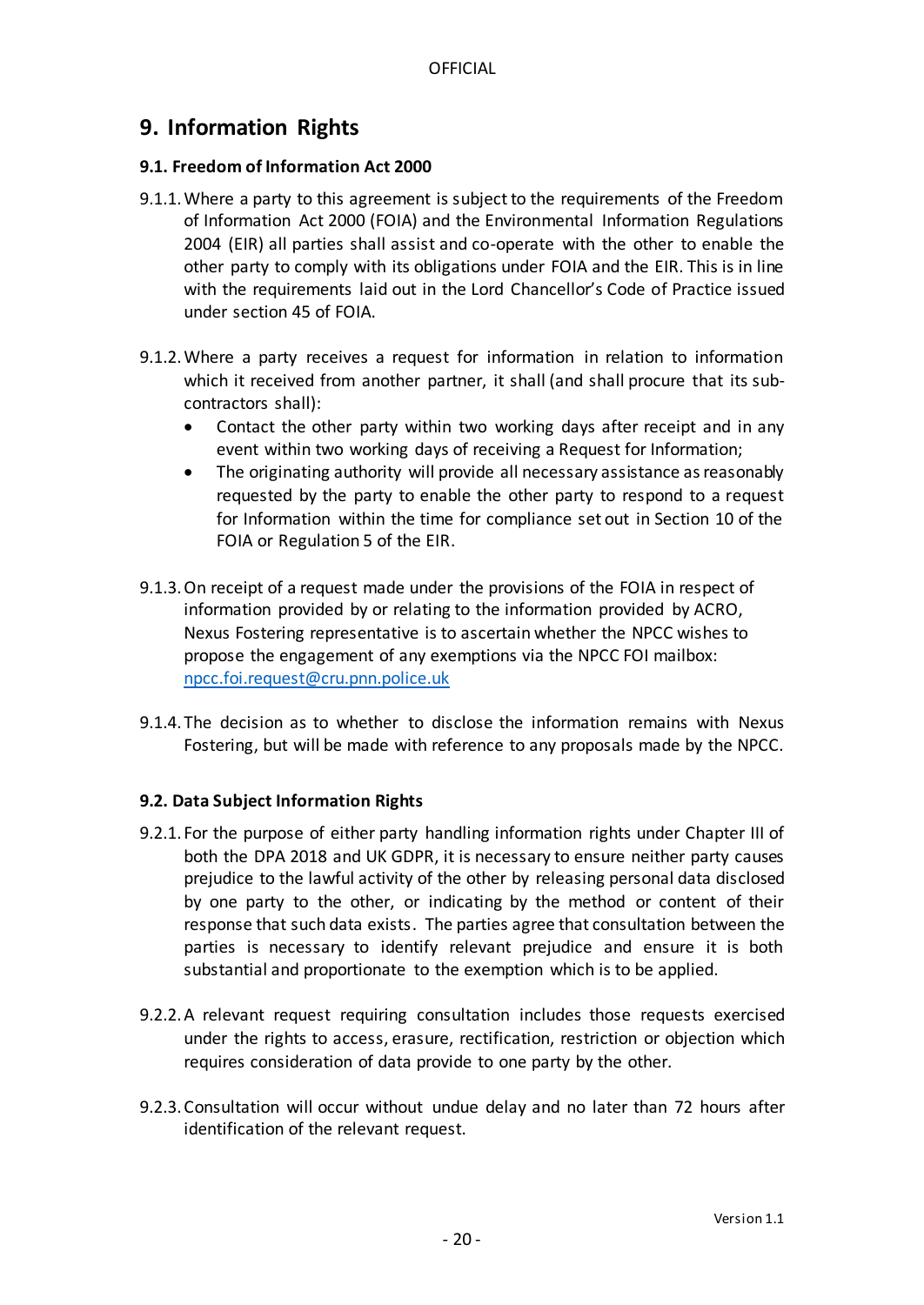- 9.2.4. Where Nexus Fostering receives a relevant request, the Nexus Fostering representative is to contact the ACRO Data Protection Officer at: [dataprotectionofficer@acro.pnn.police.uk](mailto:dataprotectionofficer@acro.pnn.police.uk) to ascertain whether ACRO wishes to propose to Nexus Fostering that they apply any relevant exemptions when responding to the applicant.
- 9.2.5.Where ACRO receives a relevant request, the ACRO Data Protection Officer is to contact the Nexus Fostering representatives to ascertain whether Nexus Fostering wishes to propose to ACRO that they apply any relevant exemptions prior to responding to the applicant.
- 9.2.6.Both parties will otherwise handle such requests in accordance with the Data Protection Legislation.

#### <span id="page-20-0"></span>**9.3. Fair processing and privacy notices**

- 9.3.1. Each partner will take all reasonable steps to comply with the obligation to notify the data subject of the processing activity, unless an exemption applies.
- 9.3.2.ACRO will maintain a general notice, describing the mandatory privacy information at Articles 13 and 14 of UK GDPR and s.44(1) and (2) DPA 2018. ACRO will not contact the data subjects directly with this privacy information on the basis that Nexus Fostering has already taken steps to inform the individual, or has exercised an appropriate exemption to article 13 or 14, or exercised an exemption at s44(4) DPA 2018.
- 9.3.3.Nexus Fostering will take all reasonable steps to inform the data subject that checks will be conducted through ACRO, except where doing so would prejudice the purpose of the check in a way which would allow use of an exemption to this obligation. Where Nexus Fostering does not provide this information to the data subject, ACRO agrees to rely upon the correct use of an exemption by Nexus Fostering and will not contact the data subject to avoid the same prejudice.

## <span id="page-20-1"></span>**10. Reuse of Personal Data Disclosed under this Agreement**

**10.1.** Personal data shall be collected for the specified, explicit and legitimate purposes stated in this document and cannot be further processed in a manner that is incompatible with those purposes without the written consent of the data subject that provided the information in the first instance, unless required to by law.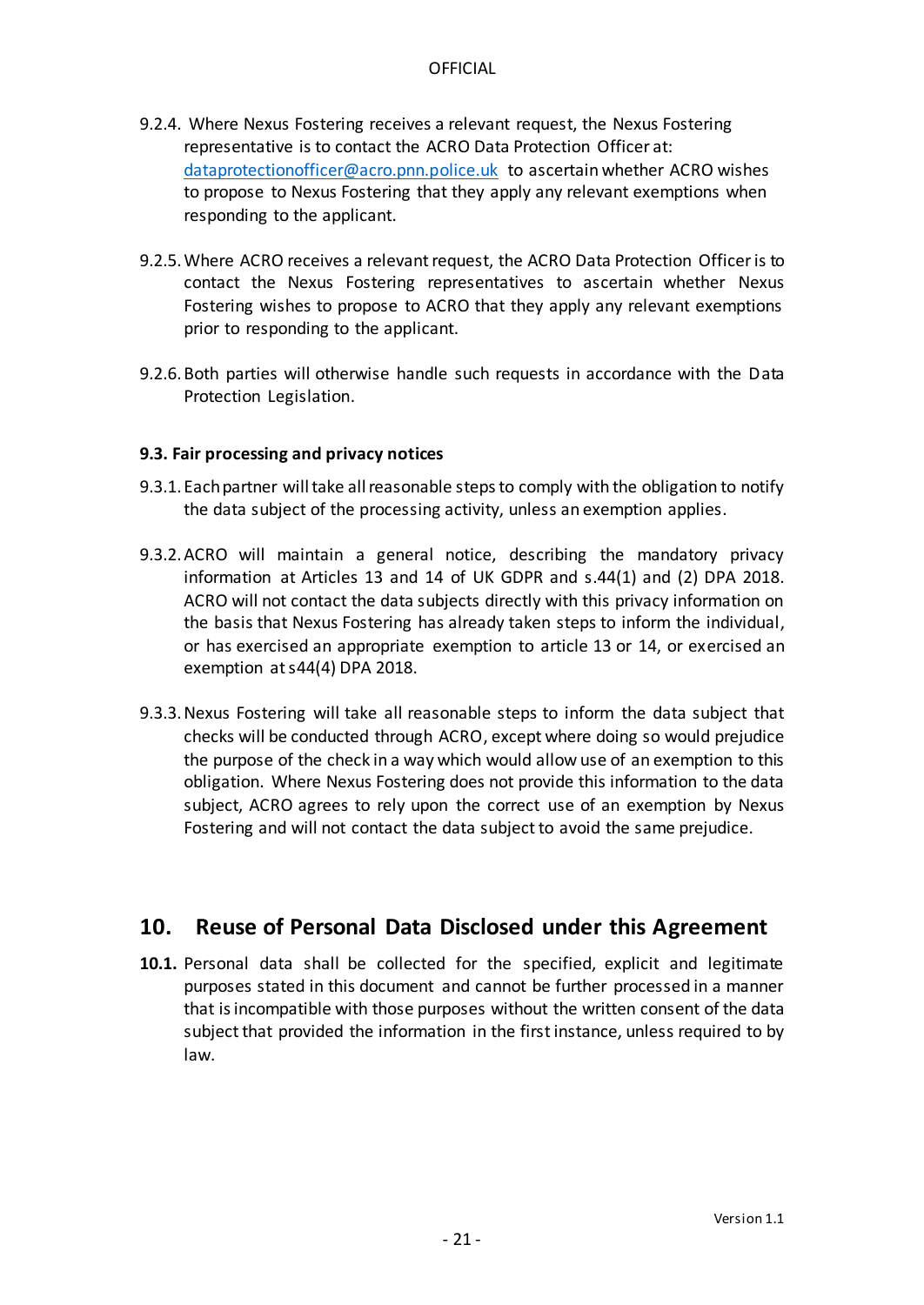## <span id="page-21-0"></span>**11. Roles and responsibilities**

#### <span id="page-21-1"></span>**11.1. Single point of contact**

- 11.1.1. ACRO and Nexus Fostering will designate Single Points of Contact (SPOC) who will be responsible for ensuring the ISA is up to date and jointly solving problems relating to the sharing of information under this Agreement and act as point of first contact in the event of a suspected breach by either party.
	- ACRO (International requests): ACRO International Services Head of Section \*\*\*\*@acro.pnn.police.uk
	- Nexus Fostering: Executive Assistant \*\*\*\*nexusfostering.co.uk
- 11.1.2. Initial contact should be made by email with the subject heading: FAO ACRO/ Nexus Fostering ISA SPOC Ref no: XXXX
- 11.1.3. The above designated SPOCs will have joint responsibility of resolving all day to day operating issues and initiating the escalation process set out if/when necessary.

#### <span id="page-21-2"></span>**11.2. Escalation**

- 11.2.1. In the event that the nominated SPOC cannot agree on a course of action or either party appears not to have met the terms and conditions of this Agreement, the matter should initially be referred jointly to the following:
	- ACRO (International requests) ACRO International Services Deputy Manager \*\*\*\*@acro.pnn.police.uk
	- ACRO (Information Sharing Agreement) ACRO Information Management [Information.management@acro.pnn.police.uk](mailto:Information.management@acro.pnn.police.uk)
	- Nexus Fostering: Director \*\*\*\*@nexusfostering.co.uk
- 11.2.2. Both ACRO and Nexus Fostering SPOCs have a responsibility to create a file in which relevant information and decisions can be recorded. The file should include details of the data accessed and notes of any correspondence, meeting attended, or phone calls made or received relating to this Agreement.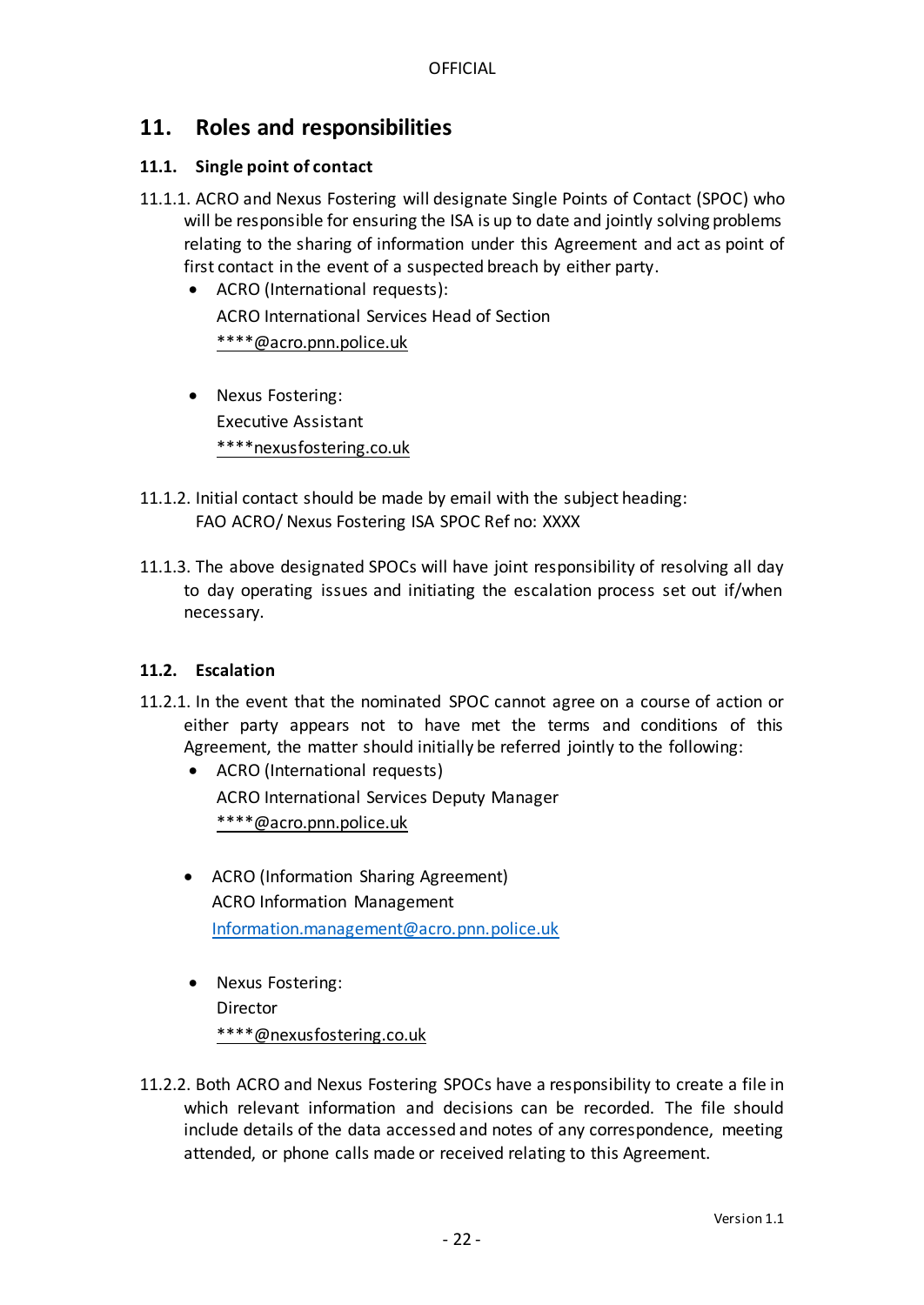## <span id="page-22-0"></span>**12. Charges**

#### <span id="page-22-1"></span>**12.1. Price and Rates**

12.1.1. Nexus Fostering shall pay ACRO for the provision of services set out in this Agreement and in line with the "Letter of Charges" provided to Nexus Fostering separately and are reviewed annually.

#### <span id="page-22-2"></span>**12.2. Invoices**

- 12.2.1. Invoices shall contain the following information:
	- Purchase Order Number
	- The Agreement Reference Number
	- The period the service charge refers to
	- All applicable service charges
	- The name and address of both Parties (ACRO and Nexus Fostering)
- 12.2.2. The Purchase Order Number is to be provided by Nexus Fostering for the appropriate financial year to ensure payment of invoices can be made. If a Purchase Order Number is not in hand prior to receiving enquiries ACRO reserves the right to suspend the processing of services covered under this Agreement until one has been provided.
- 12.2.3. Nexus Fostering shall pay all monies owed to ACRO within a period of 30 days from receipt of the original invoice unless the amount shown on the invoice is disputed by Nexus Fostering.
- 12.2.4. If Nexus Fostering is in default of this condition, ACRO reserves the right to withdraw the service by advising in writing.

## <span id="page-22-3"></span>**13. Review**

#### <span id="page-22-4"></span>**13.1. Frequency**

- 13.1.1. This ISA will be reviewed six months after implementation and annually thereafter.
- 13.1.2. Version 1.0 of this ISA underwent a New Business Audit in December 2021. This was approved for renewal by the ACRO Data Protection Officer.
- 13.1.3. Version 1.1 of this ISA is the New Business Renewal. The ISA with NF will undergo a full renewal at the date of expiry, 18/08/2022. Further ISA renewals will take place annually.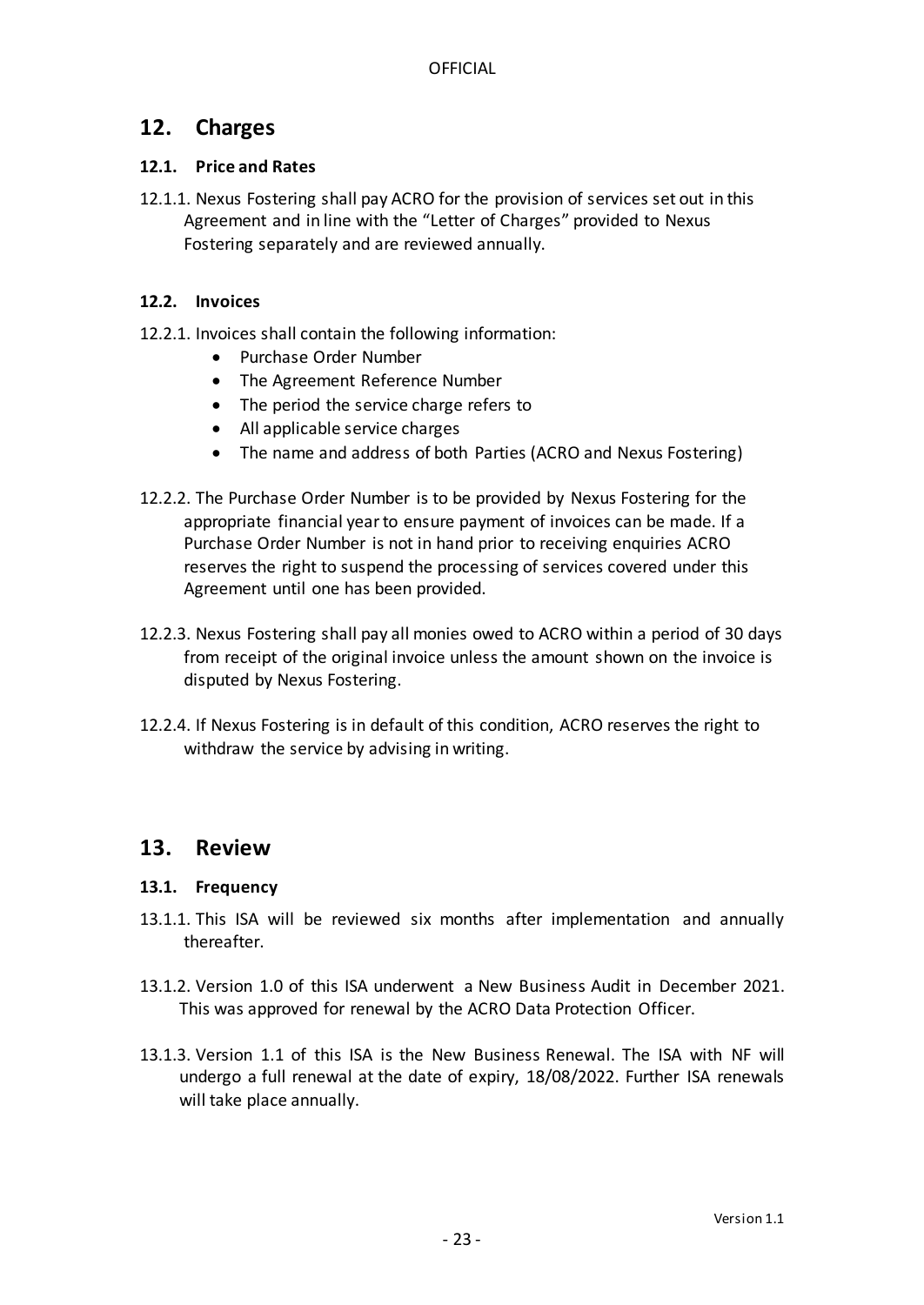## <span id="page-23-0"></span>**14. Warranties and Indemnities**

#### <span id="page-23-1"></span>**14.1. Warranties**

14.1.1. Each party warrants and undertakes that it will:

- Process the Shared Personal Data in compliance with all applicable laws, enactments, regulations, orders, standards and other similar instruments that apply to its personal data processing operations;
- In particular, use all reasonable efforts to ensure the accuracy of any Personal Data shared;
- Publish or otherwise make available on request a copy of this, unless the Clause contains confidentiality information;
- Respond within a reasonable time and as far as reasonably possible to enquiries from the relevant Supervisory Authority in relation to the Shared Personal Data;
- Respond to Subject Access Requests in accordance with the Data Protection Legislation;
- Where applicable, pay their own appropriate fees with all relevant Supervisory Authorities to process all Shared Personal Data for the Agreed Purpose; and
- Take all appropriate steps to ensure compliance with the security measures set out in Clause 6.2.2 above.

#### <span id="page-23-2"></span>**14.2. Indemnity**

- 14.2.1. The parties undertake to indemnify each other and hold each other harmless from any cost, charge, damages, expense or loss which they cause each other as a result of their breach of any of the provisions of this Agreement, except to the extent that any such liability is excluded under Clause 14.3.2.
- 14.2.2. Indemnification hereunder is contingent upon:
	- The party to be indemnified (the **indemnified party**) promptly notifying the other party (the **indemnifying party**) of a claim,
	- The indemnifying party having sole control of the defence and settlement of any such claim, and
	- The indemnified party providing reasonable co-operation and assistance to the indemnifying party in defence of such claim.

#### <span id="page-23-3"></span>**14.3. Limitation of liability**

- 14.3.1. Neither party excludes or limits liability to the other party for:
	- Fraud or fraudulent misrepresentation;
	- Death or personal injury caused by negligence;
	- A breach of any obligations implied by section 12 of the Sale of Goods Act 1979 or section 2 of the Supply of Goods and Services Act 1982; or
	- Any matter for which it would be unlawful for the parties to exclude liability.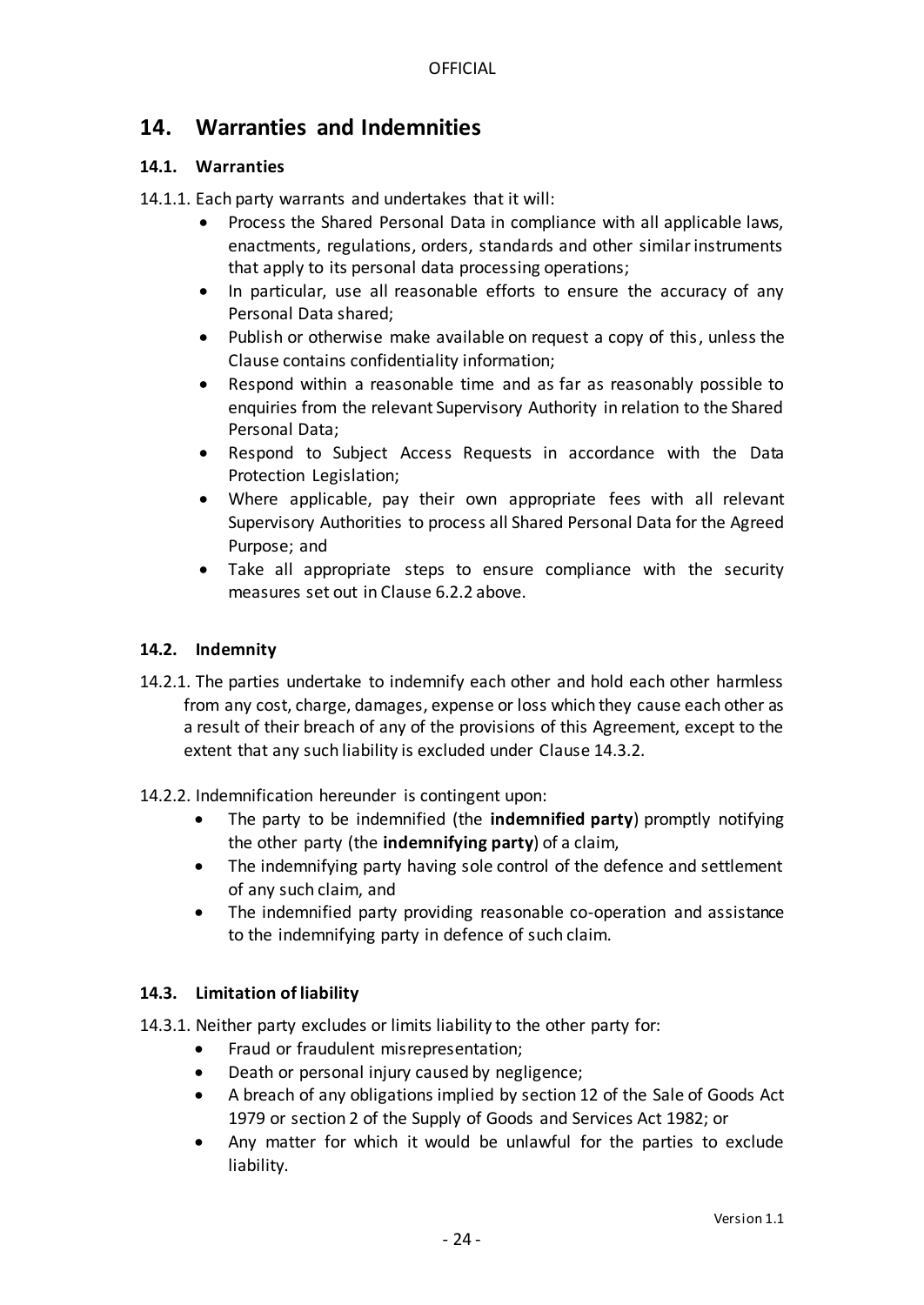- 14.3.2. Subject to clause 14.3.1, neither party shall in any circumstances be liable whether in contract, tort (including for negligence and breach of statutory duty howsoever arising), misrepresentation (whether innocent or negligent), restitution or otherwise, for:
	- a) Any loss (whether direct or indirect) of profits, business, business opportunities, revenue, turnover, reputation or goodwill;
	- b) Loss (whether direct or indirect) of anticipated savings or wasted expenditure (including management time); or
	- c) Any loss or liability (whether direct or indirect) under or in relation to any contract.

14.3.3. Clause 14.3.2 shall not prevent claims, for:

- Direct financial loss that are not excluded under any of the categories set out in clause 14.3.2(a); or
- Tangible property or physical damage.

## <span id="page-24-0"></span>**15. Variation**

**15.1.** No variation of this Agreement shall be effective unless it is in writing and signed by the parties (or their authorised representatives).

## <span id="page-24-1"></span>**16. Waiver**

**16.1.** No failure or delay by a party to exercise any right or remedy provided under this Agreement or by law shall constitute a waiver of that or any other right or remedy, nor shall it prevent or restrict the further exercise of that or any other right or remedy. No single or partial exercise of such right or remedy shall prevent or restrict the further exercise of that or any other right or remedy.

## <span id="page-24-2"></span>**17. Severance**

- <span id="page-24-3"></span>**17.1.** If any provision or part-provision of this Agreement is or becomes invalid, illegal or unenforceable, it shall be deemed deleted, but that shall not affect the validity and enforceability of the rest of this Agreement.
- **17.2.** If any provision or part-provision of this Agreement is deemed deleted under clause [17.1,](#page-24-3) the parties shall negotiate in good faith to agree a replacement provision that, to the greatest extent possible, achieves the intended commercial result of the original provision.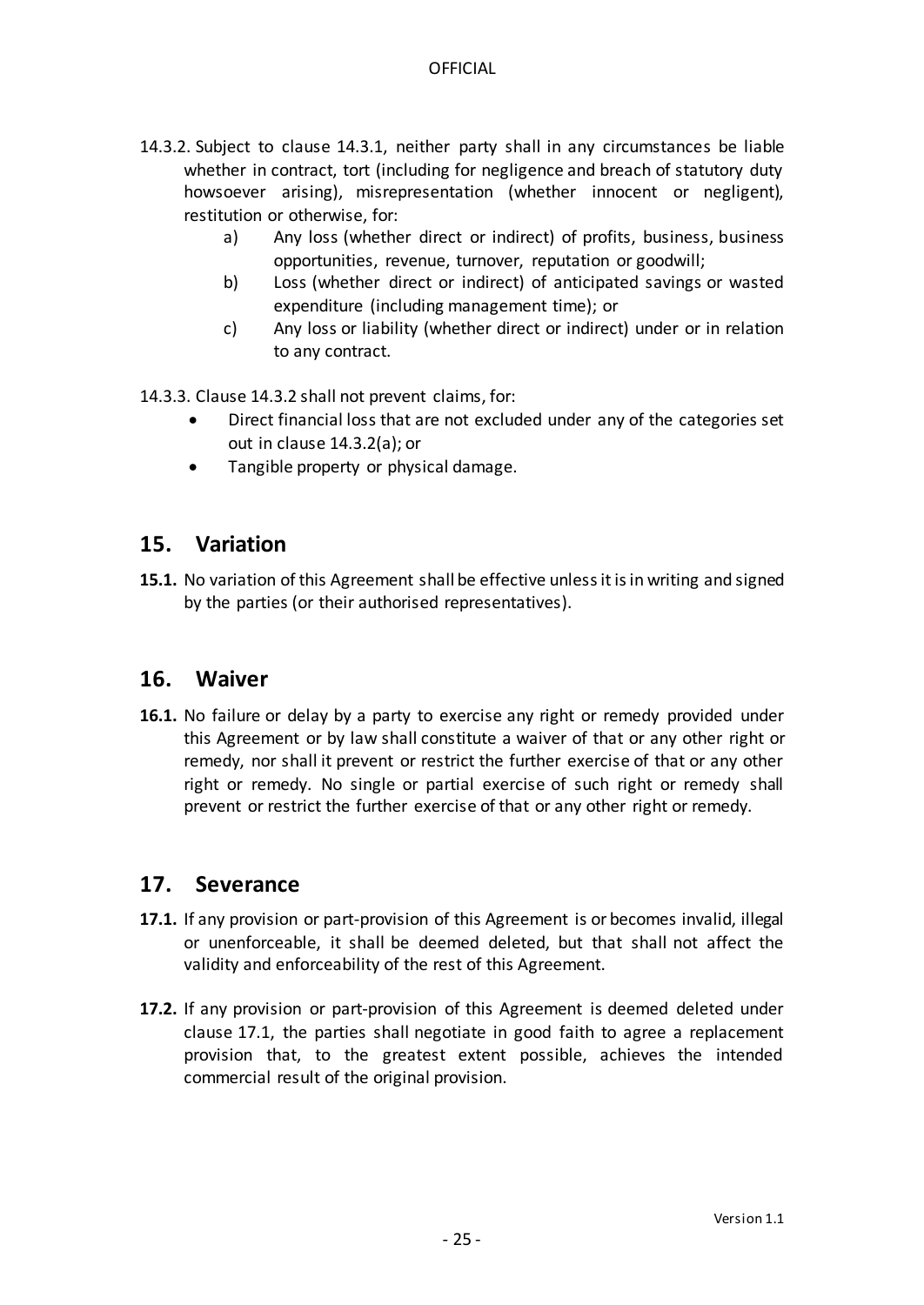## <span id="page-25-0"></span>**18. Changes to the applicable law**

**18.1.** If during the Term the Data Protection Legislation change in a way that the Agreement is no longer adequate for the purpose of governing lawful data sharing exercises, the Parties agree that the SPOCs will negotiate in good faith to review the Agreement in the light of the new legislation.

## <span id="page-25-1"></span>**19. No partnership or agency**

**19.1.** Nothing in this Agreement is intended to, or shall be deemed to, establish any partnership or joint venture between any of the parties, constitute any party the agent of another party, or authorise any party to make or enter into any commitments for or on behalf of any other party. Each party confirms it is acting on its own behalf and not for the benefit of any other person.

## <span id="page-25-2"></span>**20. Rights and remedies**

**20.1.** The rights and remedies provided under this Agreement are in addition to, and not exclusive of, any rights or remedies provided by law.

## <span id="page-25-3"></span>**21. Notice**

- **21.1.** Any notice given to a party under or in connection with this Agreement shall be in writing, addressed to the SPOC and shall be:
	- Delivered by hand or by pre-paid first-class post or other next working day delivery service at its principal place of business; or
	- Sent by email to the SPOC.
- **21.2.** Any notice shall be deemed to have been received:
	- If delivered by hand, on signature of a delivery receipt; and
	- If sent by pre-paid first-class post or other next working day delivery service, at 9.00 am on the second business day after posting or at the time recorded by the delivery service; and
	- If sent by fax or email, at the time of transmission, or if this time falls outside business hours in the place of receipt, when business hours resume.
	- 21.2.1. In this clause,24business hours means 9:00 am to 5:00 pm Monday to Friday on a day that is not a public holiday in the place of receipt, and 'business day' shall be construed accordingly.
- **21.3.** This clause does not apply to the service of any proceedings or other documents in any legal action or, where applicable, any arbitration or other method of dispute resolution.